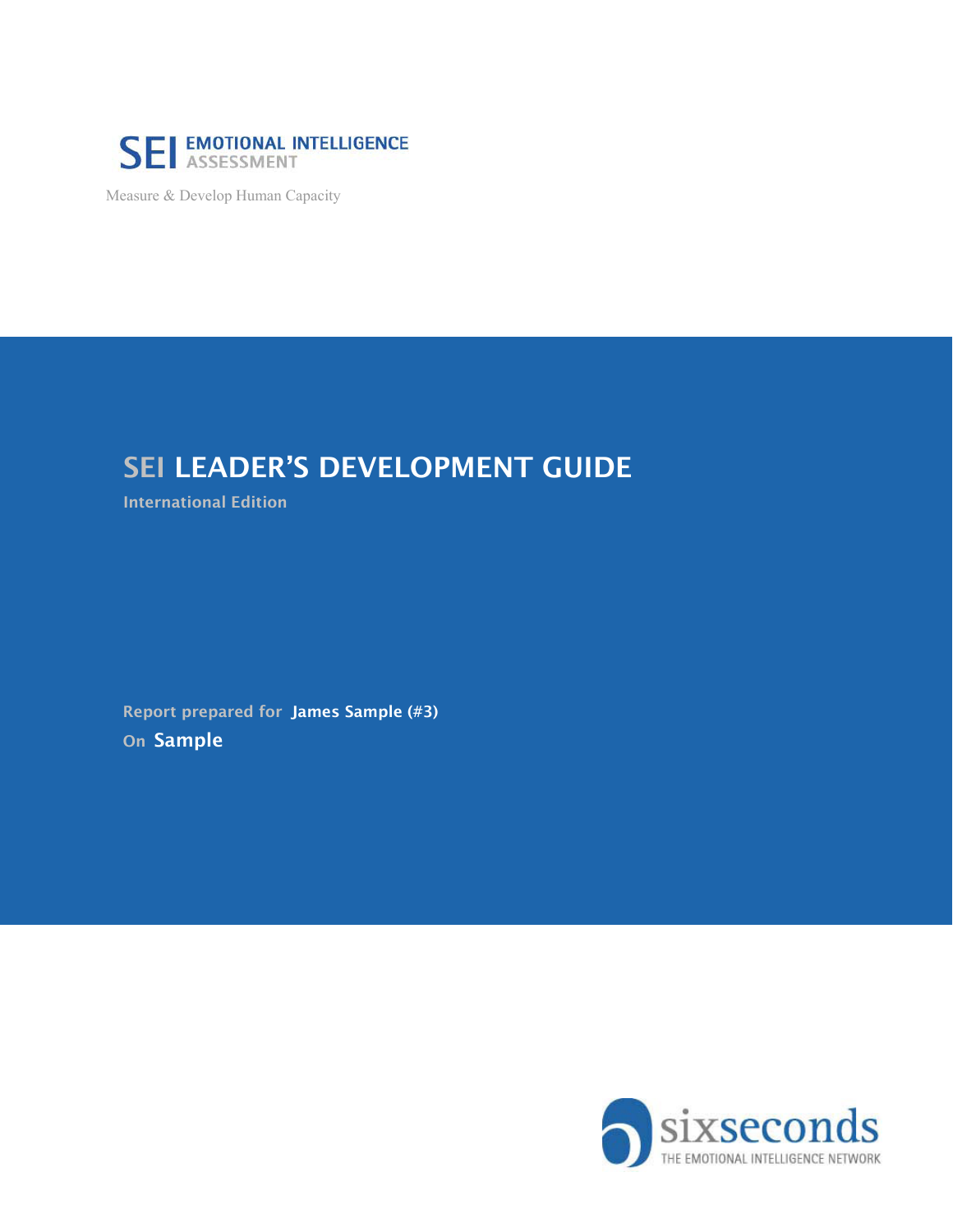To help you fully achieve your goals as a leader (and person), this guide will help you to leverage your emotional intelligence strengths and develop in areas that are important for you.

Section 1 sets the context by asking you to define your needs, then walking you through a highlevel review of your scores. You should take away a clear idea of which EQ competencies are most important for you.

Section 2 provides details about each of the eight EQ competencies including additional background to supplement your SEI Leadership Report, plus specific development strategies. Focus on the competencies that are key for you right now.

## Contents: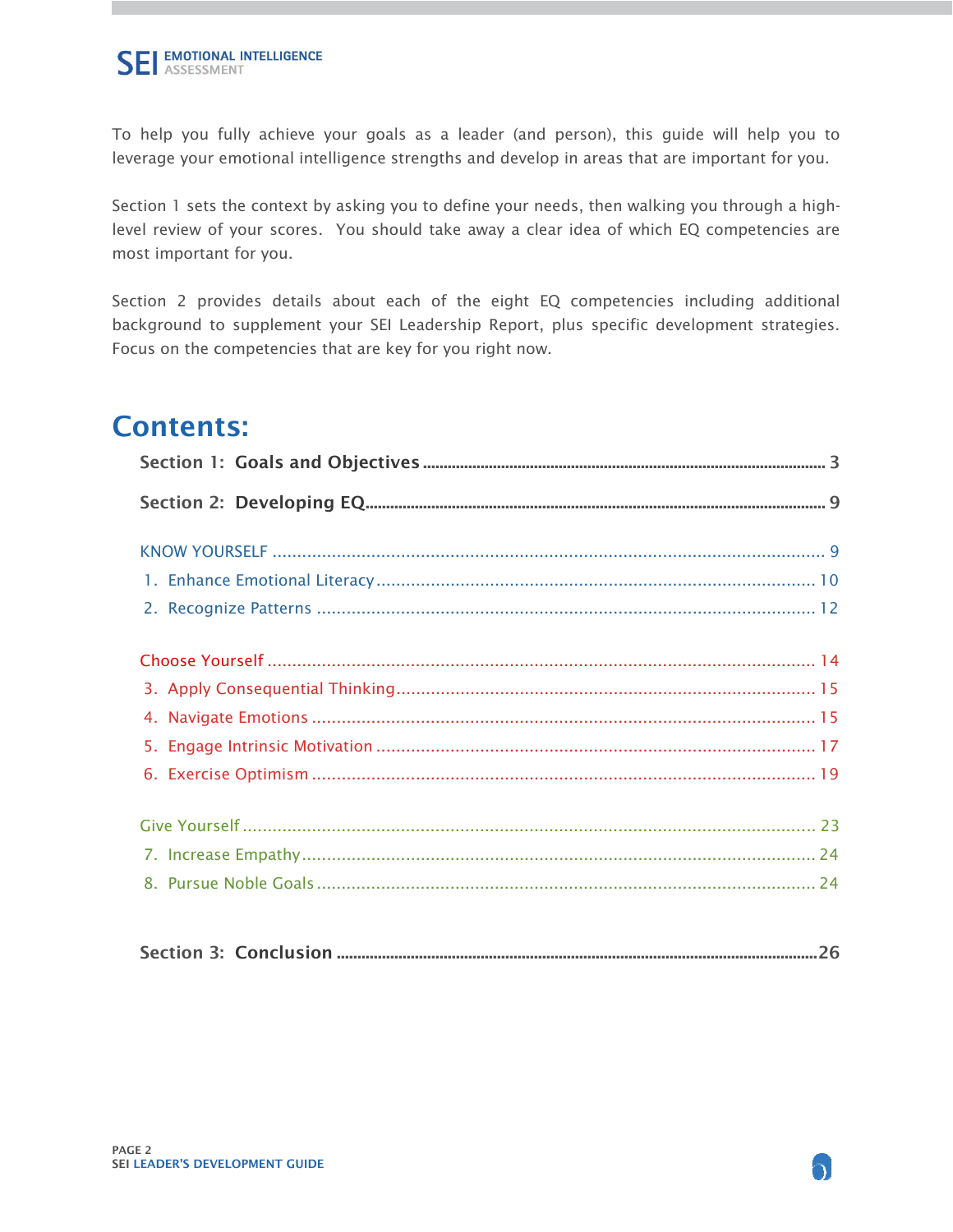# <span id="page-2-0"></span>Section 1: Goals and Objectives

This Leader's Development Guide is customized based on your SEI profile and is intended as a follow-up to the Six Seconds Emotional Intelligence Assessment you completed on 08/10/2015.

The purpose of this guide is to help you define specific areas for improvement and then to improve your EQ competence so that you get better results.

### Framing the Need

This guide is intended to help you become more effective as a leader. To achieve that goal, invest a few minutes to clarify the need.

- What is the most important work you do as a leader?
- What are your leadership challenges?

Use this worksheet; the first row is an example.

| Goal as a leader                                          | What is difficult about that?                            | What's challenging about this<br>for you personally?                                                     |
|-----------------------------------------------------------|----------------------------------------------------------|----------------------------------------------------------------------------------------------------------|
| Focus team members so they<br>use their time effectively. | Many competing pressures,<br>lots of "fires to put out." | I get caught up in my own<br>"fires" and it's easier for me to<br>focus on my tasks than on the<br>team. |
| 1.                                                        |                                                          |                                                                                                          |
|                                                           |                                                          |                                                                                                          |
|                                                           |                                                          |                                                                                                          |
| 2.                                                        |                                                          |                                                                                                          |
|                                                           |                                                          |                                                                                                          |
|                                                           |                                                          |                                                                                                          |
| 3.                                                        |                                                          |                                                                                                          |
|                                                           |                                                          |                                                                                                          |
|                                                           |                                                          |                                                                                                          |

The next steps are to see the links between EQ and these goals – and then to drill in to identify which EQ competencies are most important for you right now.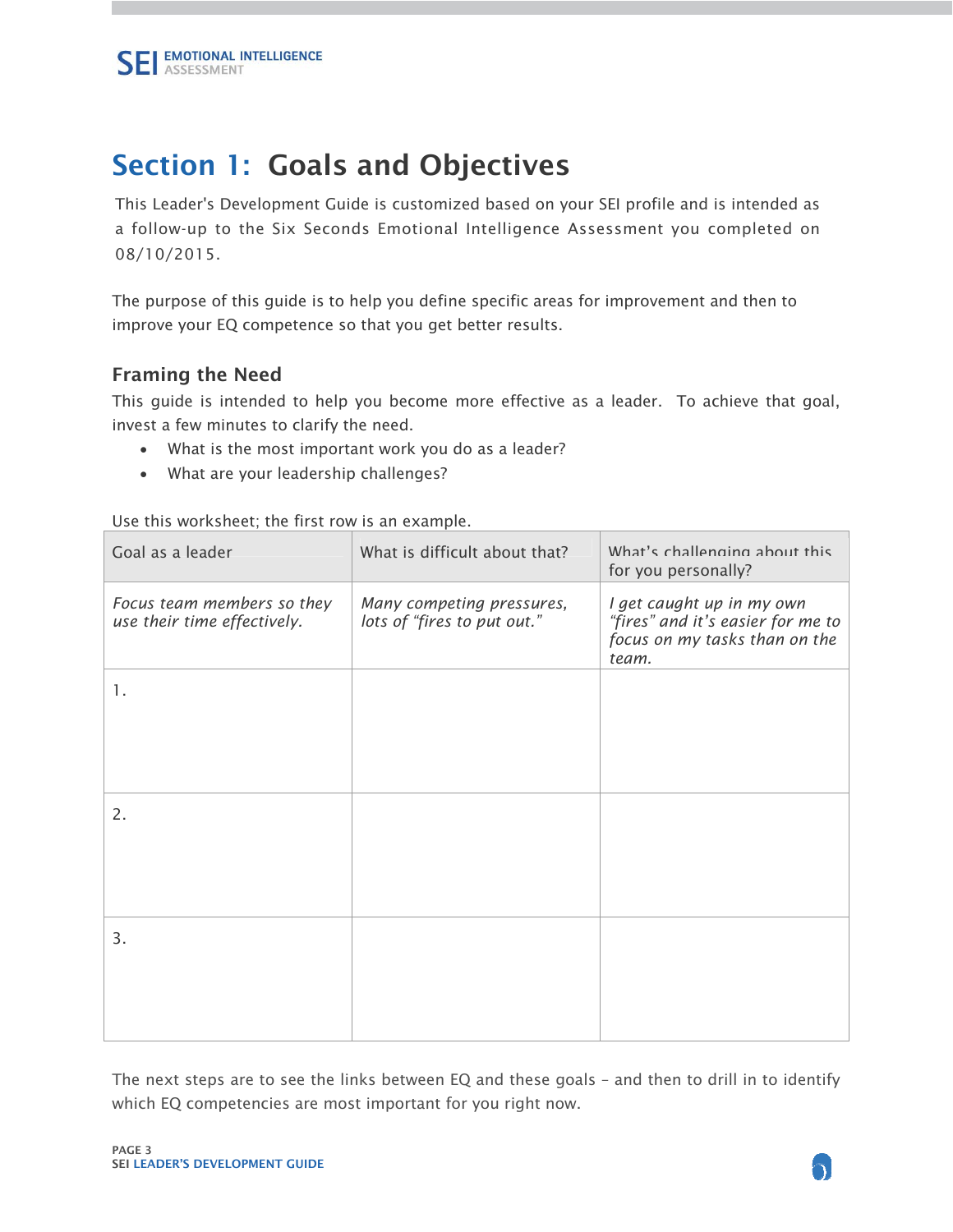# An EQ Perspective

Your EQ competence can help you assess your key challenges and goals. It may be that you need to reexamine your goals in light of your emotional intelligence strengths and challenges.

From the "EQ In Action" on page 3 of your SEI Leadership Report, you saw your scores on the three "pursuits" in the Six Seconds Model.

Know Yourself (awareness): Expert

Choose Yourself (intention): Skilled

Give Yourself (purpose): Skilled



How do these three domains affect your awareness of your challenges – and your capacity to meet the challenges you face?

You scored highest in Know Yourself

Your strength is knowing ''what'' needs to happen or change. This means you are probably highly aware of the challenges and your role in them.How important is it for you to act on this awareness?

You scored lowest in Give Yourself

While this is the lowest area, your score is Skilled - so relative to your other strengths, you may sometimes find it difficult to sustain motivation and clarity around the challenges you identified above. How important is it for you to enhance this area?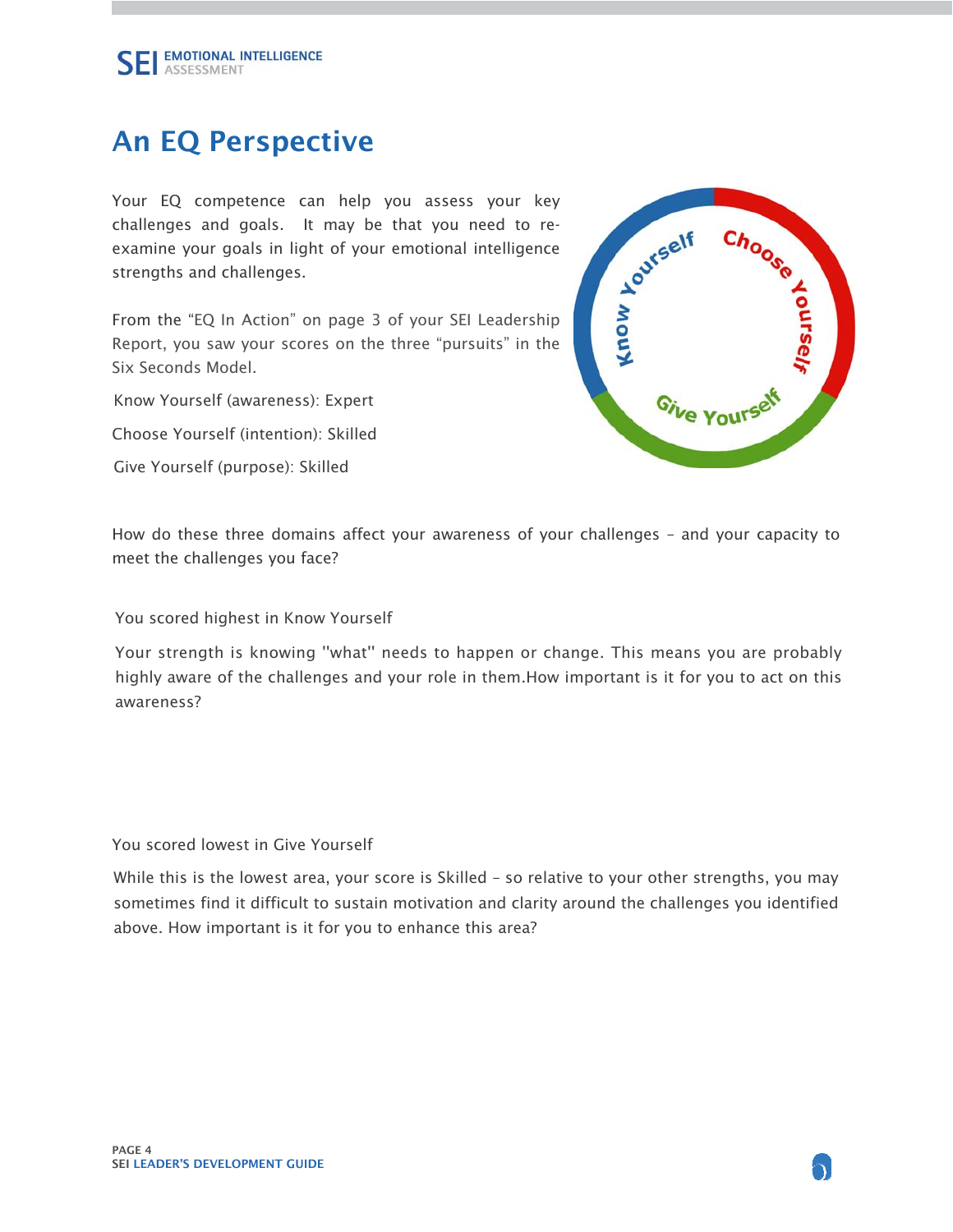

What's your reaction to this perspective?

Consider your goals and challenges in light of your overall EQ scores.

| <b>Pursuit</b>         | <b>Effect</b>                                                                              | <b>Implication for your leadership</b> |
|------------------------|--------------------------------------------------------------------------------------------|----------------------------------------|
| <b>Know Yourself</b>   | Offers insight on<br>what's happening<br>on the people-side<br>(and your role in<br>that). |                                        |
| <b>Choose Yourself</b> | Provides the "how<br>to" that allows you<br>to manage<br>emotional<br>dynamics.            |                                        |
| <b>Give Yourself</b>   | Helps you see why<br>your choices and<br>vision are valuable.                              |                                        |

Notes: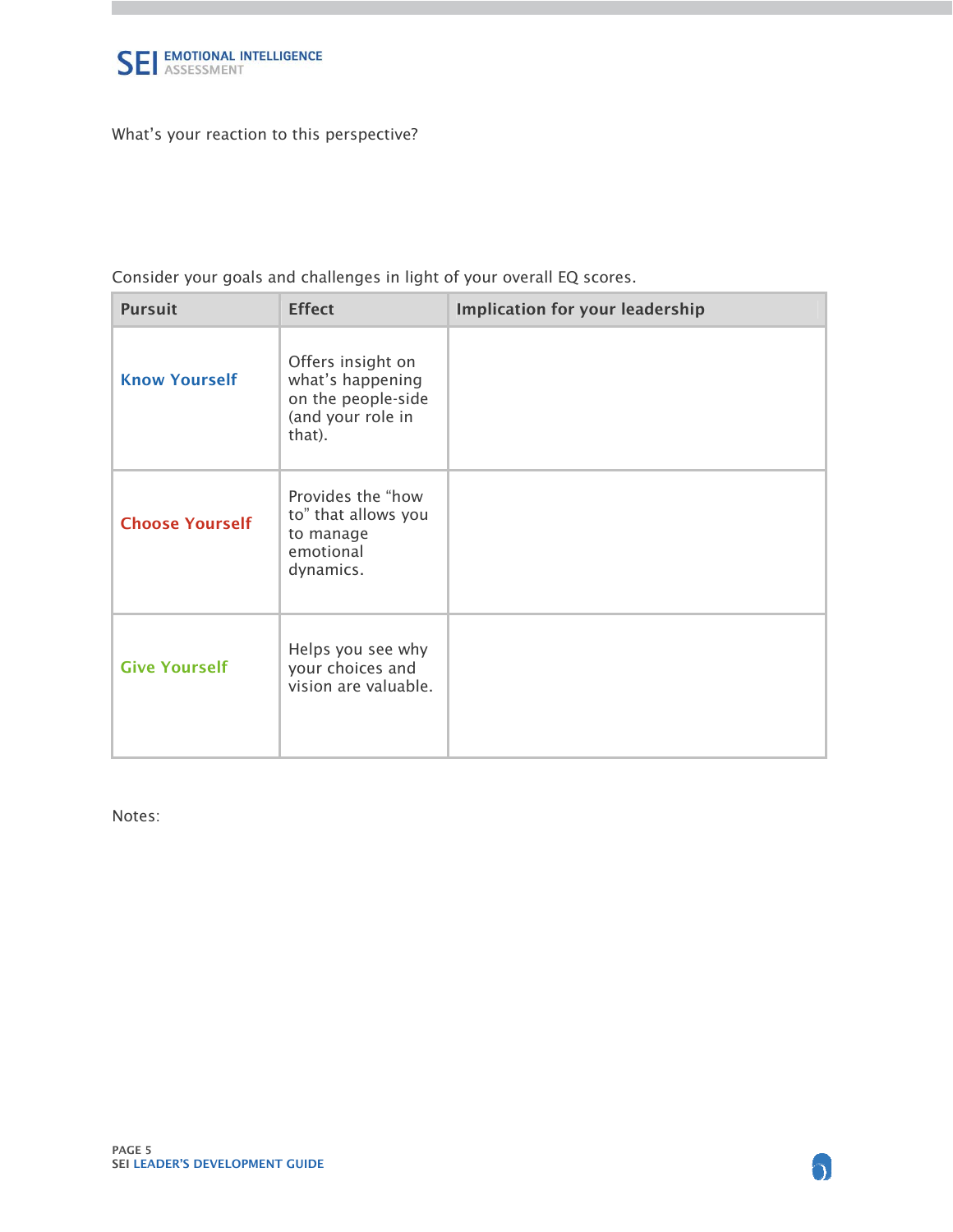## Success Factors

As you read in your SEI Leadership Report, the competencies measured by the SEI drive performance on critical Success Factors. In turn, these Success Factors likely affect your leadership goals and challenges:

EQ Competence  $\rightarrow$  Success Factors  $\rightarrow$  Optimal Leadership

How are your current Success Factor scores playing out in your leadership?

| <b>Success Factor</b>  | <b>Your Score</b> | What are some effects of this? |
|------------------------|-------------------|--------------------------------|
| <b>Effectiveness</b>   | 120               |                                |
| Relationships          | 116               |                                |
| Wellbeing              | 118               |                                |
| <b>Quality of Life</b> | 109               |                                |
| Overall                | 120               |                                |

Which Success Factor(s) would you most like to increase?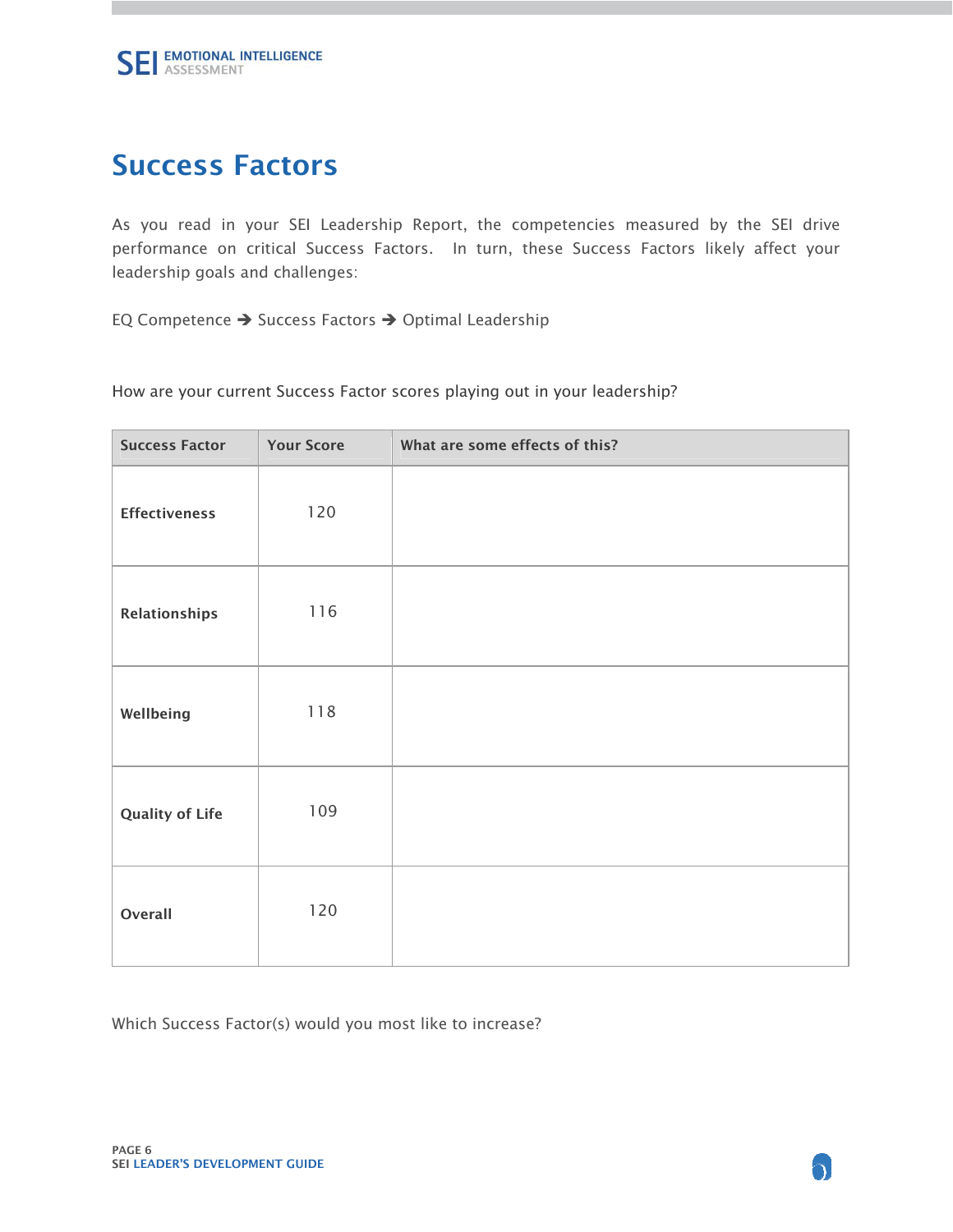# EQ for Success

This table shows which competencies are most closely linked to each Success Factor; use it to consider which EQ competencies are most critical for you to develop and leverage.



EEL -Enhance Emotional Literacy **ACT -Apply Consequential Thinking** NE -Navigate Emotions IE -Increase Empathy RP -Recognize Patterns EIM -Engage Intrinsic Motivation EO -Exercise Optimism PNG -Pursue Noble Goals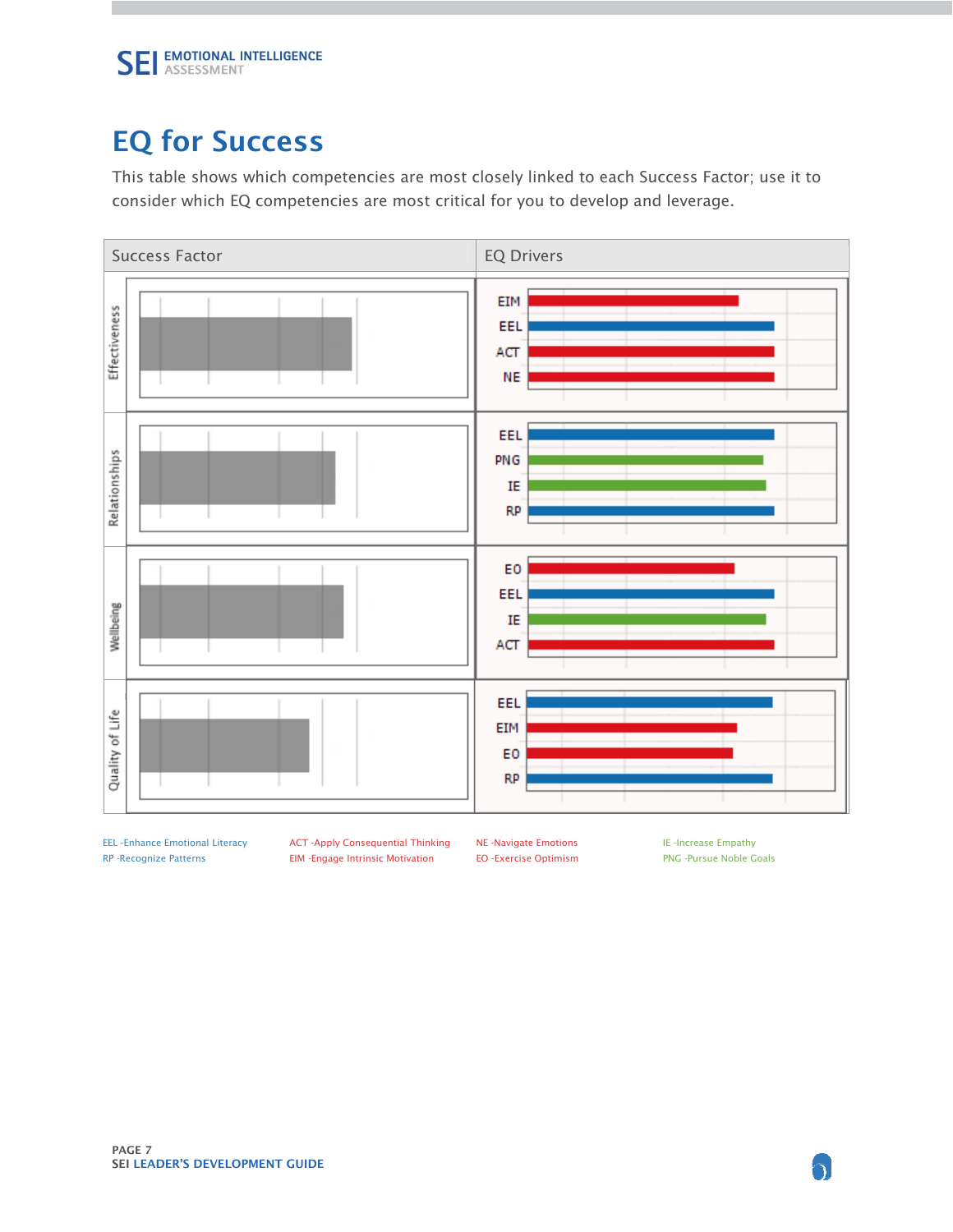# Action Plan

Thus far you have considered your goals, the overall effect of EQ, your current Success Factor scores, and the link between EQ and those factors. The next step is to define the specific areas of EQ that you would like to develop.

In the left column you can re-write your key leadership goals or challenges if your thinking has shifted since page 2. Or you can just put in a key word to refer back to your original list. You may want to discuss this chart with your Coach and also refer back to the original report to determine which EQ competencies are key for you. The first line is an example.

| <b>Key Goal or</b><br>Challenge                                               | <b>What EQ</b><br><b>Competence Will</b><br>Help?               | <b>Result I Want</b>                                                                                              |
|-------------------------------------------------------------------------------|-----------------------------------------------------------------|-------------------------------------------------------------------------------------------------------------------|
| Focusing my<br>time/energy so I<br>can help team<br>members focus as<br>well. | Recognize Patterns<br>Apply<br>Consequential<br><b>Thinking</b> | Notice when I'm getting caught in the same<br>situation - evaluate it before I go down that<br>unproductive path. |
| 1.                                                                            |                                                                 |                                                                                                                   |
| 2.                                                                            |                                                                 |                                                                                                                   |
| 3.                                                                            |                                                                 |                                                                                                                   |

Now set your priority – which one of these will you work on first?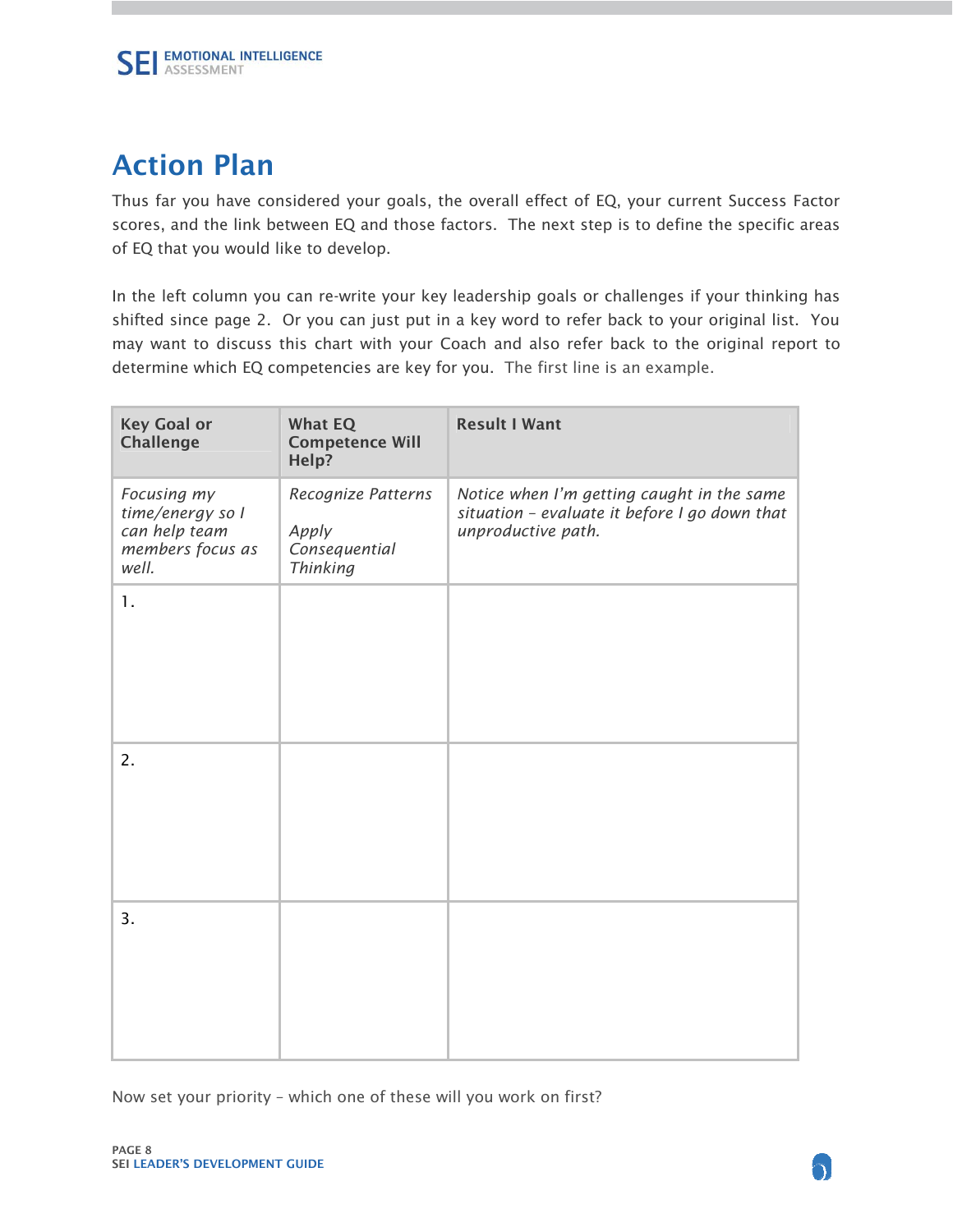<span id="page-8-0"></span>

# Section 2: Developing EQ



## KNOW YOURSELF

| Purpose      | Self-awareness                                                                                                                  |
|--------------|---------------------------------------------------------------------------------------------------------------------------------|
| Competencies | 1. Enhance Emotional Literacy<br>2. Recognize Patterns                                                                          |
| Reflection   | You are the instrument of leadership. Do you know yourself at least as<br>well as you know everything else about your business? |

## "Leadership's first commandment – Know Thyself!" - Harvard Business Review, Dec. 2001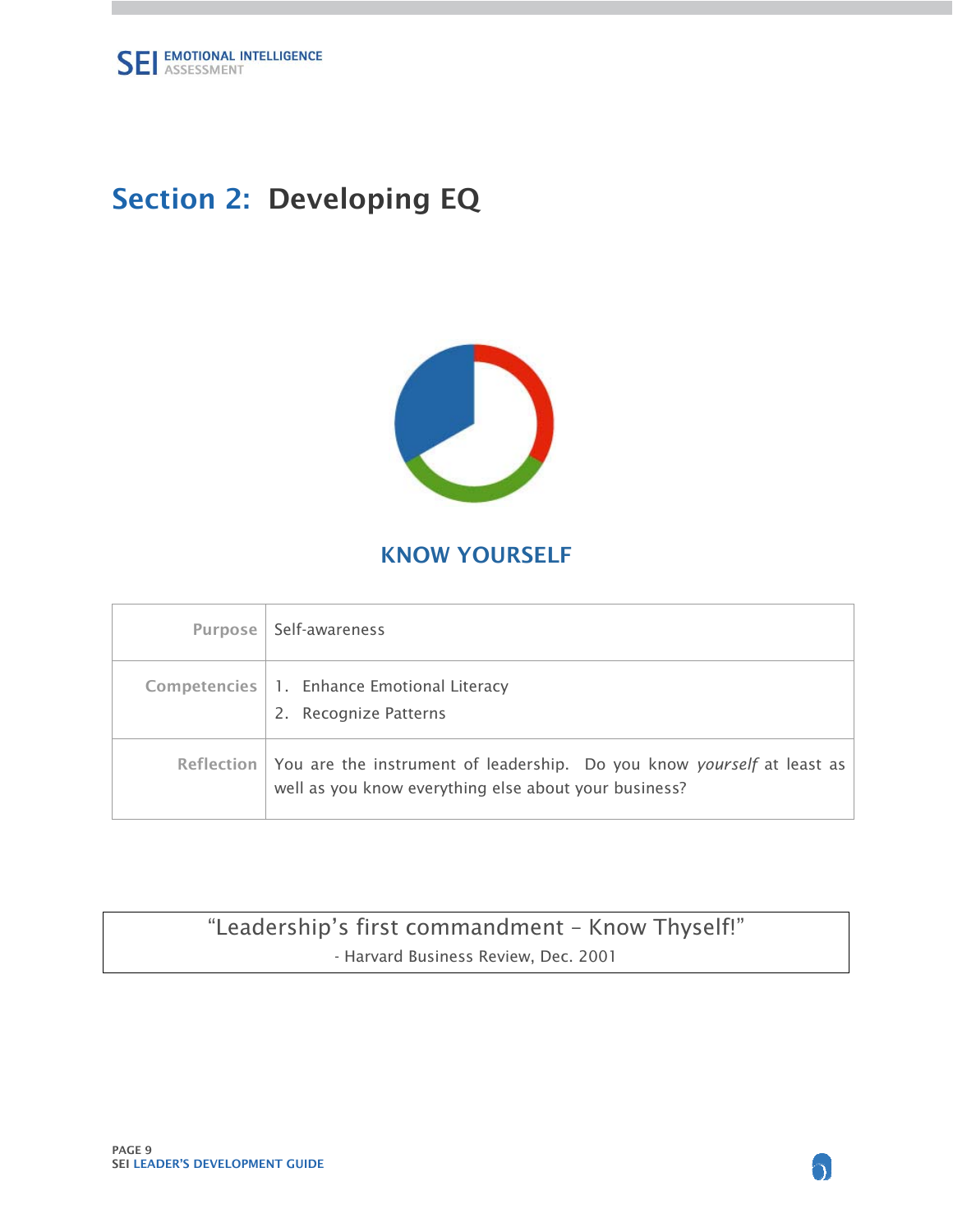### <span id="page-9-0"></span>1. Enhance Emotional Literacy

#### Definition:

Accurately identifying and interpreting both simple and compound feelings.

#### Applications:

- $\triangleright$  Scanning a group to read readiness for new information.
- $\triangleright$  Assessing a client's understanding of a proposal.
- $\triangleright$  Understanding your own reaction to a new situation.
- $\triangleright$  Knowing when to use humor or other techniques to change the mood.
- $\triangleright$  Making sense of your emotions; understanding the meanings, causes, and effects of your feelings.

#### Risks:

Without this skill, emotions remain vague, confusing, and misleading. Leaders who do not have Emotional Literacy are likely to be distant from others; they will be surprised by others' reactions and they might make frequent mistakes interpreting their own and others' reactions. Therefore, they tend to make assumptions and respond inappropriately.

Others are constantly assessing the leader's emotional state (in all interactions, such as holding a meeting, closing a deal, or giving performance feedback). In addition to the words you use, people will perceive the feelings beneath the language. If you're not aware of the emotional messages you're sending, there is likely to be a lack of coherence between what you're saying and what people are hearing. This dissonance reduces trust.

#### Opportunities:

 transparency and authenticity, which translates to personal power and influence. It also Emotional Literacy is a strength to leverage. Naming feelings (yours and others') provides an opportunity for people to clarify thinking and articulate their perceptions. This puts the ''cards on the table'' so people can make better decisions. Articulating your feelings provides eliminates some ''hidden agendas'' which increases trust.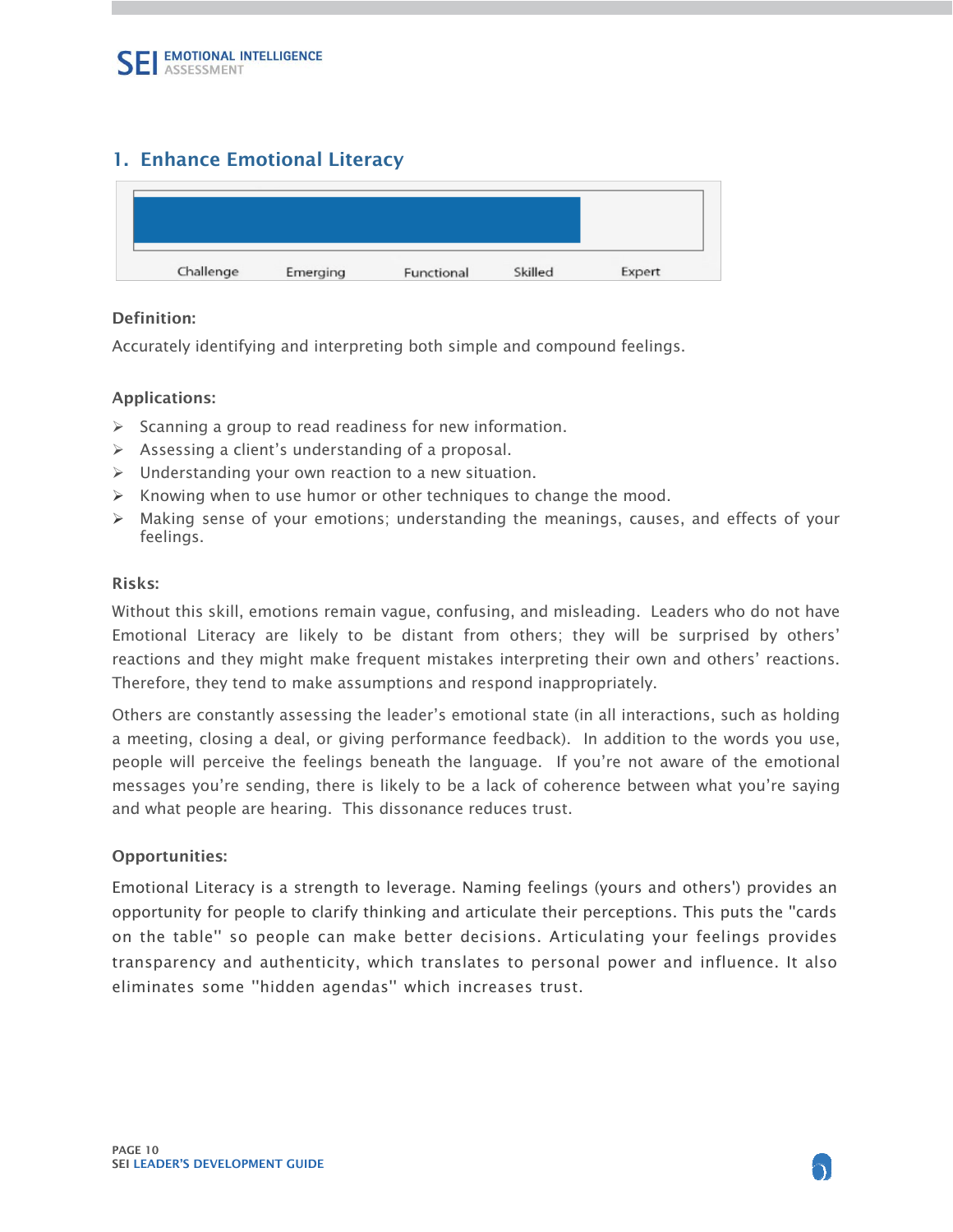''Emotion Impact Plus.'' Articulate the feelings you perceive and their effects. For example, before a discussion with a colleague, ask yourself: What is s/he feeling and how intense is it (on a scale from 1-10)? How will this affect her/his perceptions? Are there other feelings that would be helpful? If so, how could you authentically generate those feelings? Asking yourself these questions will help you apply your emotional literacy in your daily work by causing you to focus on the effects of emotions.

''Emotional Alchemy.'' Feelings combine and change in specific ways. Use your high level of Emotional Literacy to monitor your own emotional reactions to learn how to transform one feeling into another. Practice first on yourself, then apply this awareness to changing others' feelings. This exercise builds on Emotional Literacy and links to Navigating Emotions; it will help you build on your emotional self-mastery.

#### Theory:

Emotions are neurotransmitters with specific effects and structures. Each has a unique physiological ''signature'' (such as a specific skin temperature, muscle pattern, and area of the brain activated). Each emotion also affects your thinking in specific and predictable ways (for example, fear focuses your attention on a risk or a problem). One of the brain's centers for acting on strong emotions is the amygdala; it is soothed when emotions are identified and named. Developing emotional literacy involves learning the vocabulary of feelings, understanding how emotions affect thinking and behavior, and assessing how emotions are likely to change and shift.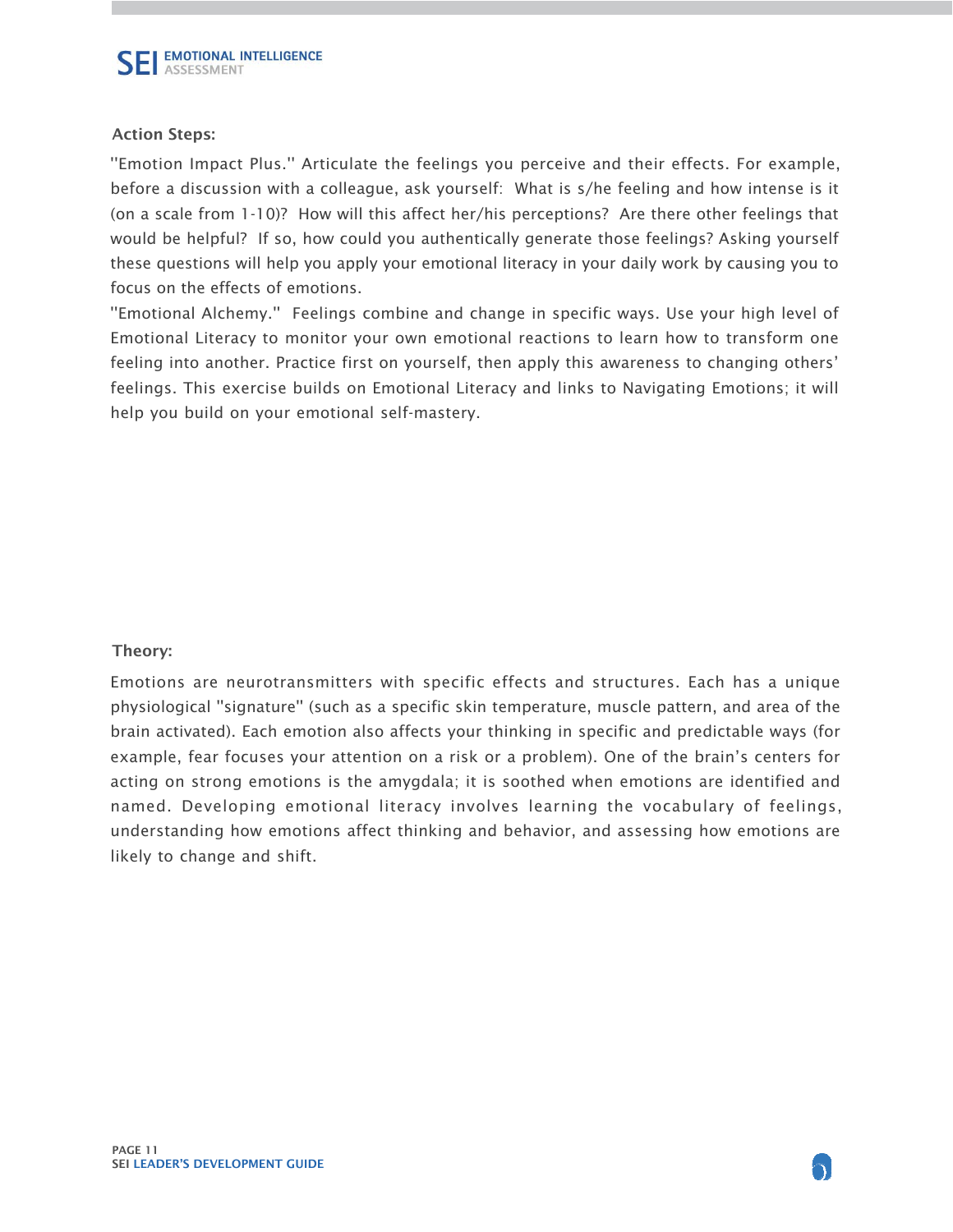### <span id="page-11-0"></span>2. Recognize Patterns

#### Definition:

Acknowledging frequently recurring reactions and behaviors.

#### Applications:

- $\triangleright$  Notice habitual responses and deconstruct the pattern to foster creativity and innovation.
- $\triangleright$  Develop the capability to "read" the company's culture.
- $\triangleright$  Get early warning about impending reactions or escalating emotions.
- $\triangleright$  Understand employees' reactions and how to leverage those to increase performance.

#### Risks:

Leaders who do not recognize patterns have big "blind spots" and get stuck in ruts. They can be manipulated through their reactions. In addition, they can be perceived as unaware and therefore unreliable. They find themselves in the same conflicts and people-issues over and over.

For example, a leader might have a pattern of blasting people who give him or her bad news. If s/he's not aware of the pattern (and doesn't change it with Consequential Thinking), then others will learn to avoid reporting problems (or even information) to sidestep the leader's reactions.

#### Opportunities:

 Help your team focus on issues rather than personalities and patterns – when you see the Use this asset to clearly see your behaviors, a key to making change. You have a unique ability to understand the way you react, correspondingly you can be highly insightful about others' patterns. Apply your clear observation to identify the root causes of issues and cut to the chase. patterns clearly you can make this distinction. Trust your self-awareness. Your insight provides accurate data that will inform your leadership decisions.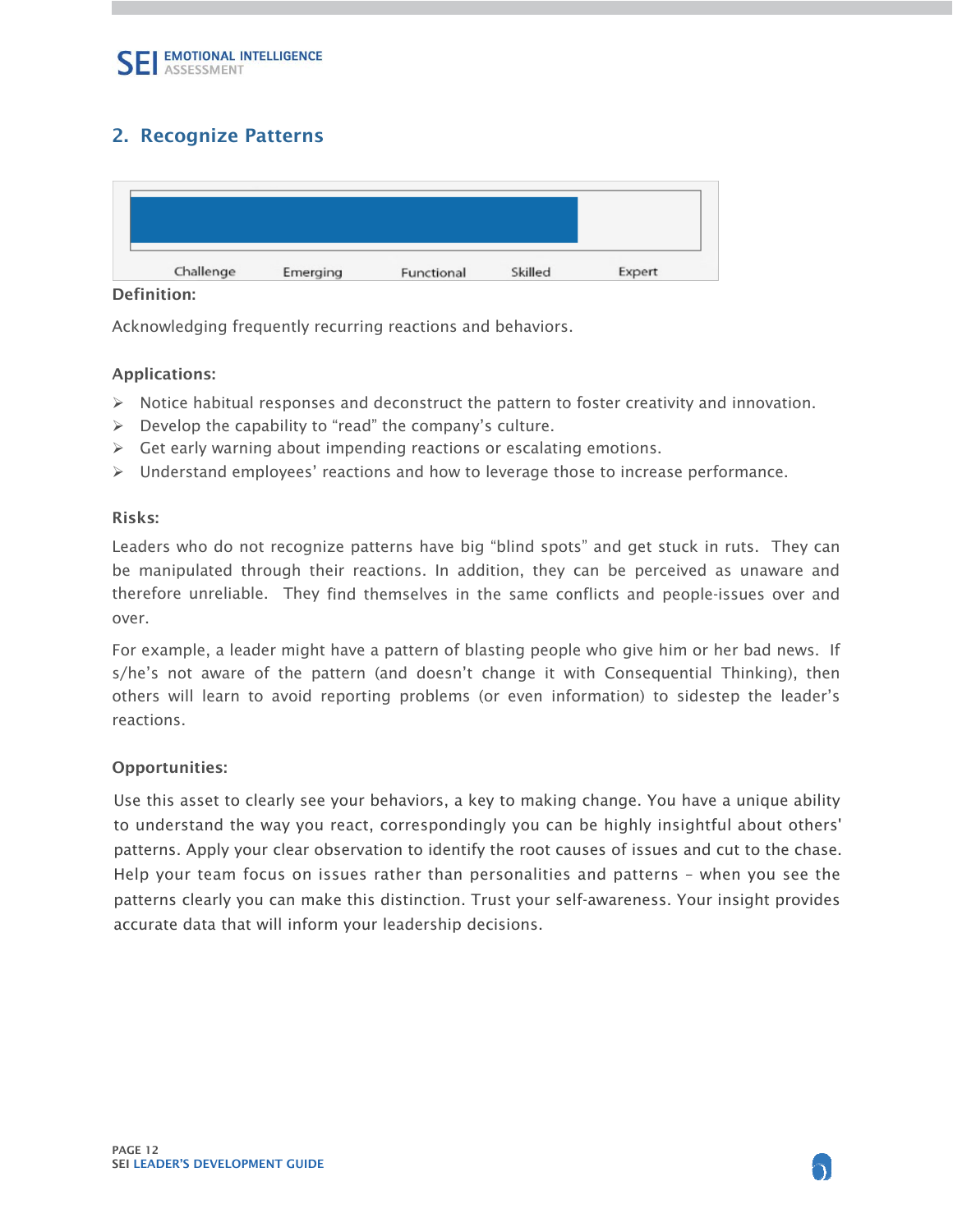''Awareness or Action?'' You have an unusual level of self-awareness. You can clearly identify what's needed for your peak performance. You are aware – are you acting on it? Ask yourself this question regularly. If not, perhaps one of the ''implementation'' skills in Choose Yourself needs a boost. This self-assessment will help you put your perception into action.

 ''If, then.'' Your level of self-awareness can be a tool to coach others for high performance. When you talk with team members, help them see the links between their thoughts, feelings, and actions. It may be crystal clear to you but pure mud to others! This will help others be stronger at recognizing patterns.

#### Theory:

The human brain is structured through ingrained neural networks that grow from repetition and association to create automatic responses. Thus everyone has and follows patterns, a kind of human autopilot. Approximately 95% of a person's behavior is unconscious, driven by these mental and emotional habits. Some patterns are functional; some are not.By learning to recognize the automatic responses, it becomes possible to assess which are serving you and which are not. There are costs and benefits to every pattern. You use the ''Apply Consequential Thinking'' competency to evaluate them – ''Recognize Patterns'' is simply about noticing them.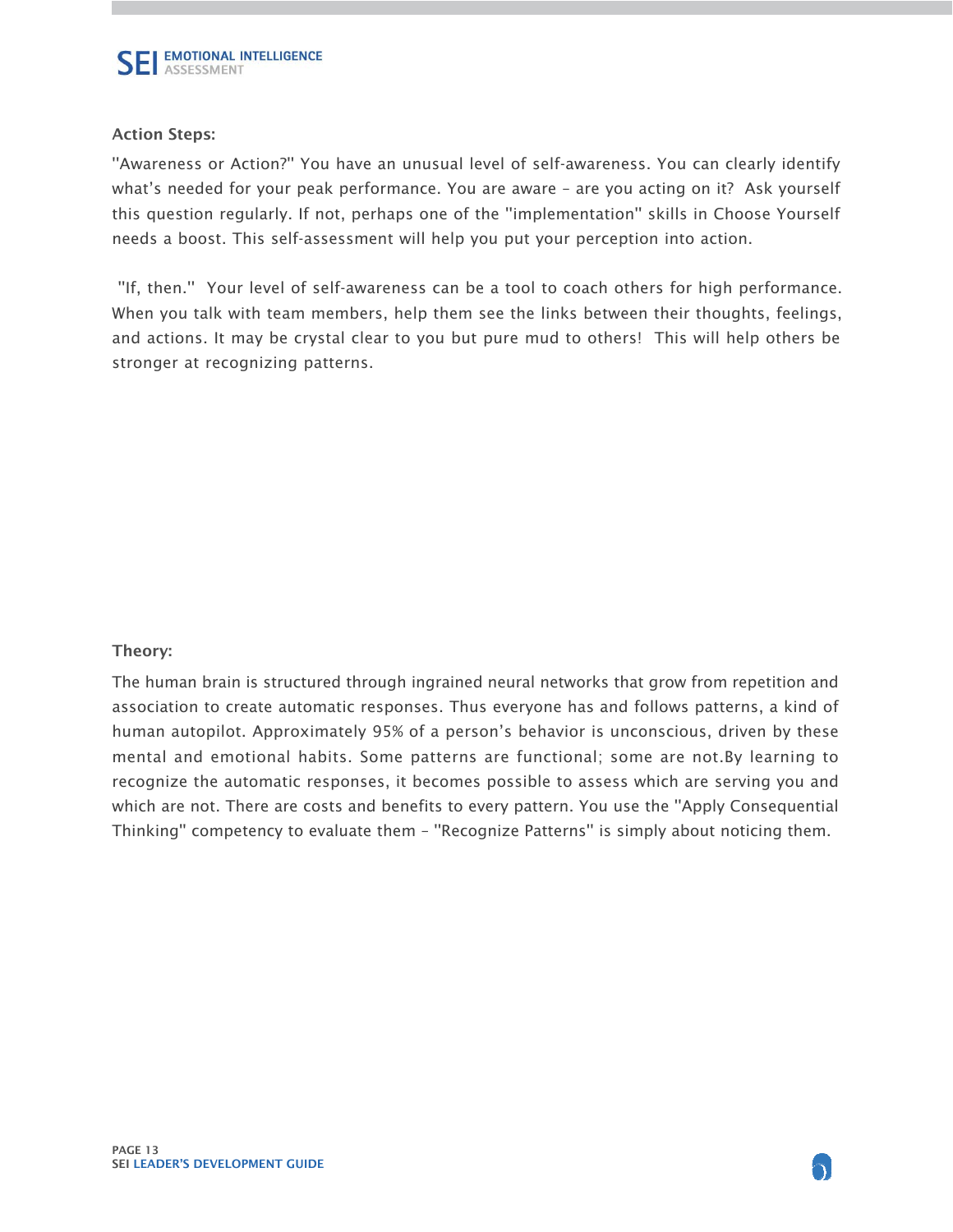<span id="page-13-0"></span>



## Choose Yourself

Purpose Self-management

- Competencies 1. Apply Consequential Thinking
	- 2. Navigate Emotions
	- 3. Engage Intrinsic Motivation
	- 4. Exercise Optimism
	- Reflection You are constantly making choices about how you think, feel, and act. Are you doing what you really intend to be doing?

 "The leader for today and the future will be focused on how to be – how to develop quality, character, mind-set, values, principles and courage." - Frances Hesselbein, Chairman, Leader to Leader Institute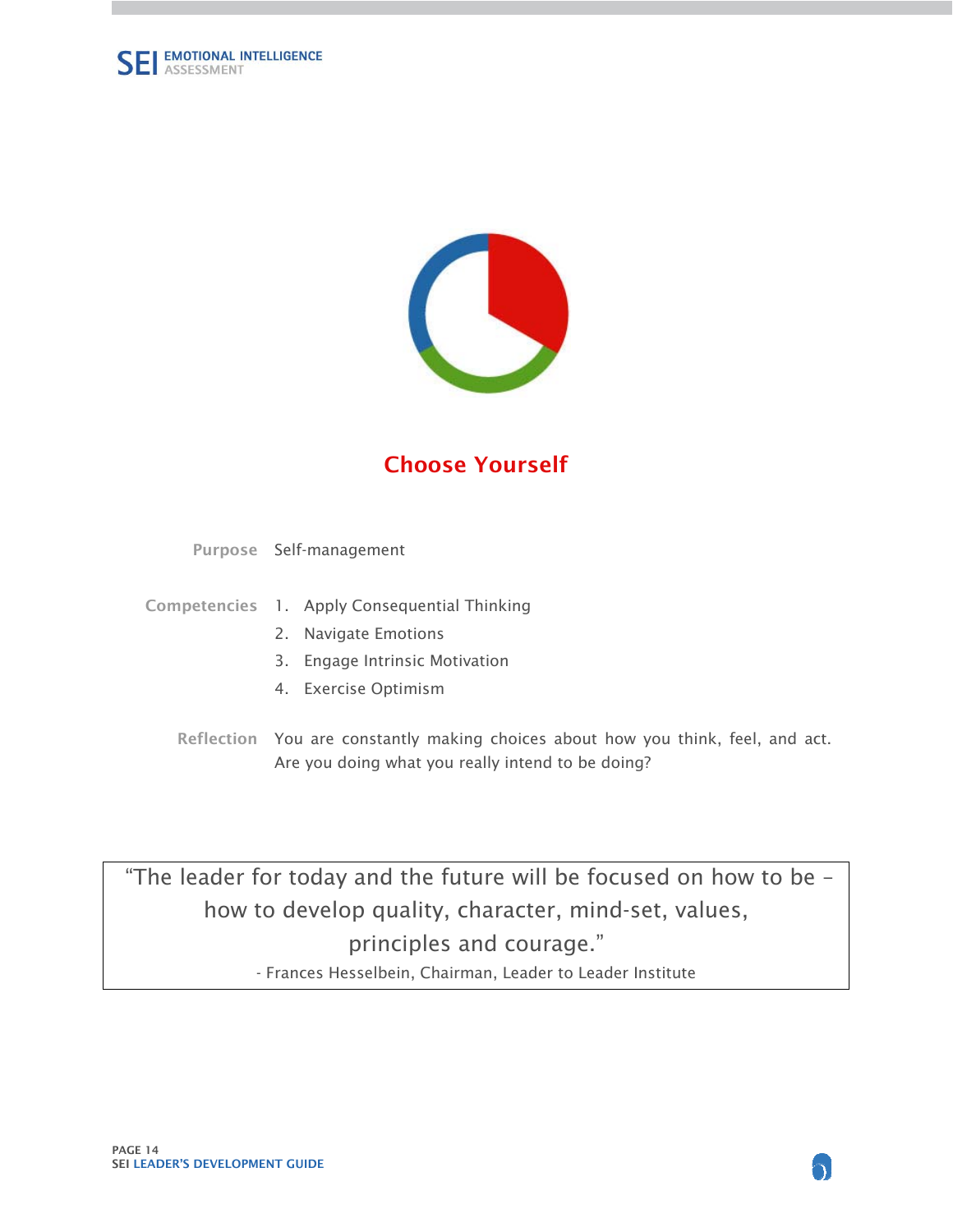### <span id="page-14-0"></span>3. Apply Consequential Thinking

Definition:

Evaluating the costs and benefits of your choices.

#### Applications:

- $\triangleright$  Strategically plan ahead to manage your own and anticipate others' reactions to change and complexity.
- $\triangleright$  Assess historical data, consider the present context, and then make a decision for the future.
- $\triangleright$  Improve your decision-making by considering the emotional implications of various scenarios.
- $\triangleright$  Create an accurate cost-benefit analysis that accounts for relational and emotional issues.

#### Risks:

Leaders who don't apply Consequential Thinking are impulsive and reactive. They don't assess the impact of their choices and so the result is resistance and undermining instead of collaboration and engagement. They can be rigid or stubborn, not recognizing the costs of their behaviors.

These leaders might take a team member's idea without giving appropriate credit thereby diminishing that person's willingness to contribute. In meetings they "act like a loose cannon," saying what comes to mind even if it doesn't advance the case. They might later justify the point as "I was just being honest." Others come to fear the inappropriate reactions.

#### Opportunities:

 perspective and how each will affect the people involved. This will lead to a decision with better Your exceptional ability in this area will help you coach and model how to make optimal decisions. In planning, this strength will help you recognize the unintended consequences, including the unlikely or hard-to-see scenarios. When helping a team member think through a problem, use your Consequential Thinking to assist her/him to consider multiple options and results and less collateral damage. Take the opportunities where stakes are low to be impulsive, to bring in fun and humor, plus creativity and excitement to the job.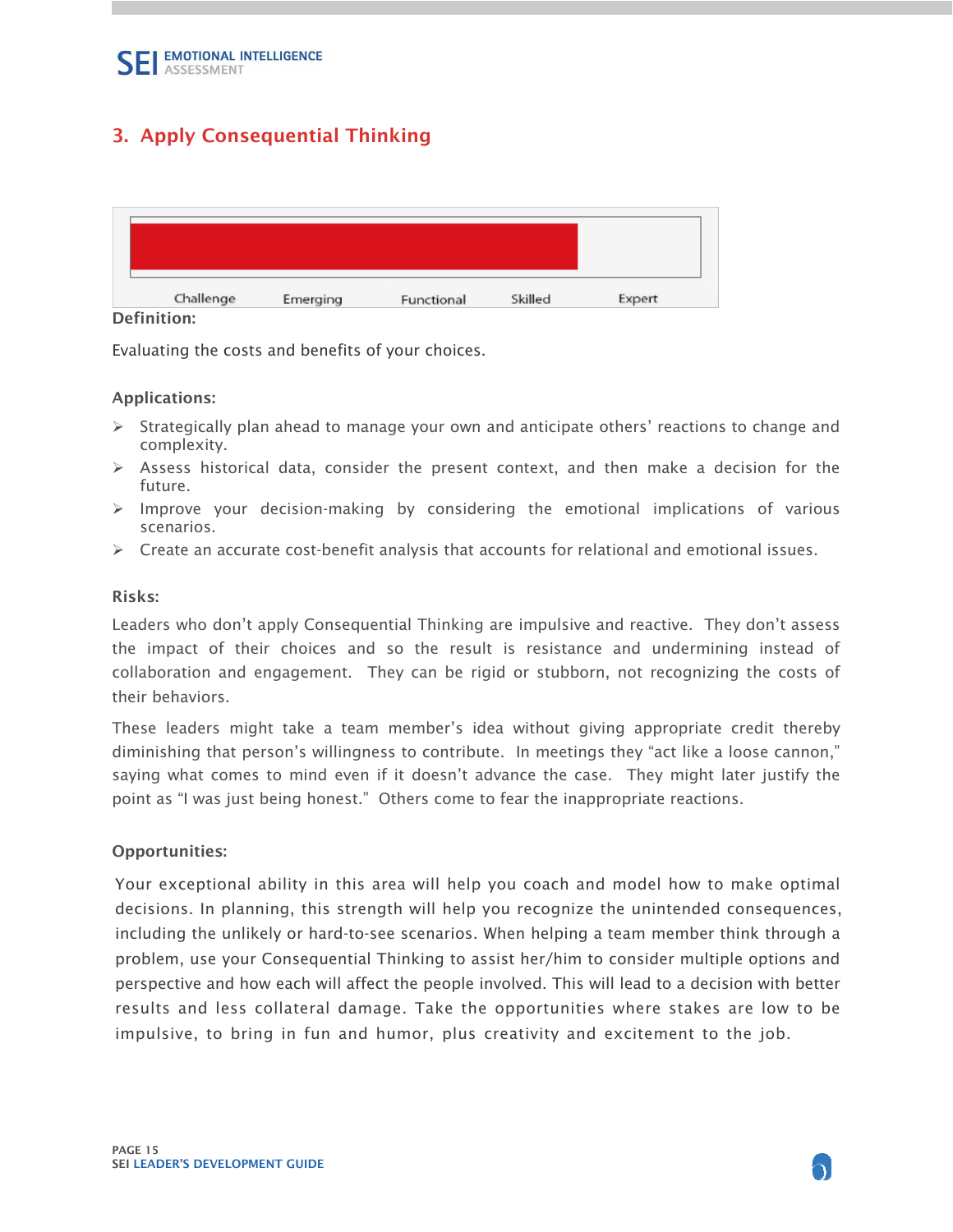''Consequence Coach.'' In your role as a leader you may be surprised when others don't ''think through'' their choices – they don't evaluate the impact before they act. You can leverage your strength at Consequential thinking by coaching your people to do this assessment. Make a grid of costs and benefits, short-term and long- term. Help your people evaluate a choice (hopefully before they've made it) by working with them to look at these four dimensions. For added power, ask them to assign a weight or significance to each impact. This will help others develop Consequential Thinking, and help you practice as well.

''Litmus Test.'' Make a regular habit of identifying one of your organizations norms, values, or processes and applying your Consequential thinking skills. How is this way of doing business affecting people inside and outside of the organization? Is that the desired effect? If not, how could the practice be optimized for a net positive effect? Forecasting in this way will let you apply your Consequential thinking skills to improve the long-term health of the organization.

#### Theory:

People are constantly making choices, and there are costs and benefits to each decision. Sometimes those stakes are high; sometimes they are not. ''Meta cognition,'' or ''thinking about your thinking,'' is one key to knowing the difference. Improving Consequential Thinking is learning to evaluate the options and choose wisely. It begins by investing a few seconds of reflection to assess the options, risks, and rewards. Emotions provide data about our decisions – a ''felt sense'' of what's right or wrong. Part of the brain called the basal ganglia provides that "felt sense;" it's a kind of barometer for our behavior. At the same time an area called the prefrontal cortex does the cost-benefit analysis of the decision. It takes these two parts working together to make optimal choices. Bringing the intelligence of emotions into decision-making requires attending to both thinking and feeling.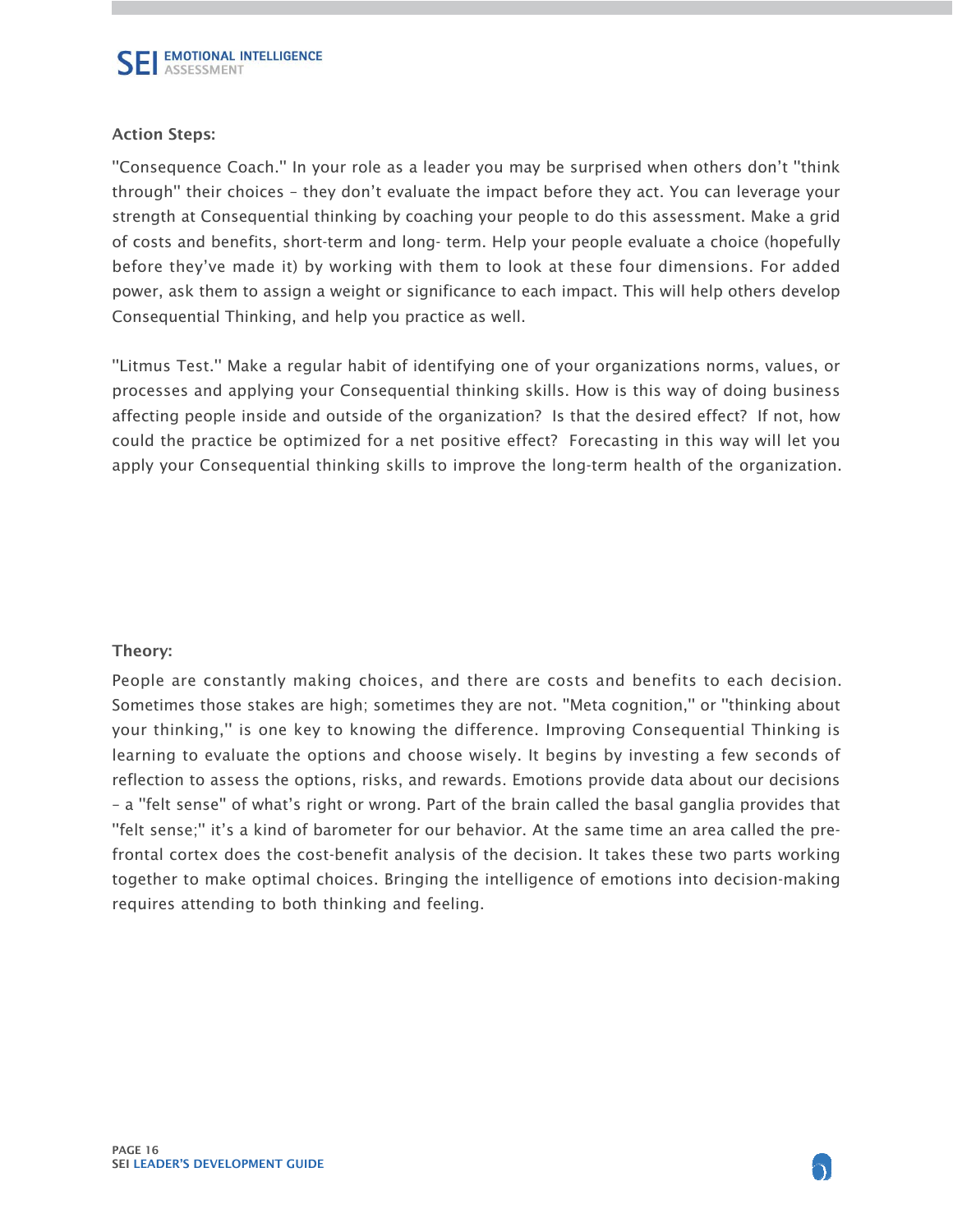### <span id="page-16-0"></span>4. Navigate Emotions

#### Definition:

Assessing, harnessing, and transforming emotions as strategic resources.

#### Applications:

- $\triangleright$  Stay on track toward the long-term goals even during challenging conversations.
- $\triangleright$  Tap the power that is at the core of all emotions, refining it into energy you can use.
- $\triangleright$  Develop a reputation as someone who can be counted on to listen and respond carefully.
- $\triangleright$  Maintain your focus in the face of workplace stress.

#### Risks:

When leaders don't Navigate Emotions, they are either unpredictable and volatile, or cold and disconnected. When leaders attempt to "control" vs. "navigate," emotions surface in unintended ways undermining credibility and harming relationships, as well as damaging health.

For example, if an employee provides critical feedback that hurts or offends the leader, communication deteriorates. Without Navigating Emotions, the leader misses the opportunity for learning and creates hostility instead of improvement.

#### Opportunities:

 way – that is not easy.'In addition to managing your own emotions, these skills will let you Use your Navigate Emotions skills to express feelings in a strong and direct way when appropriate – to, as Aristotle said, 'Anyone can become angry – that is easy. To be angry with the right person, to the right degree, at the right time, for the right purpose and in the right create an optimum emotional climate in your team or organization. Your unique ability will be a resource for others, providing a support system or safety net that helps them to work through serious challenges with minimal collateral damage. Feelings provide data, but it's often confusing. Your skill at Navigating Emotions lets you access the wisdom of feelings.Tuning into this ''inner knowledge'' will help you make better decisions, and your skill inspires others to do the same.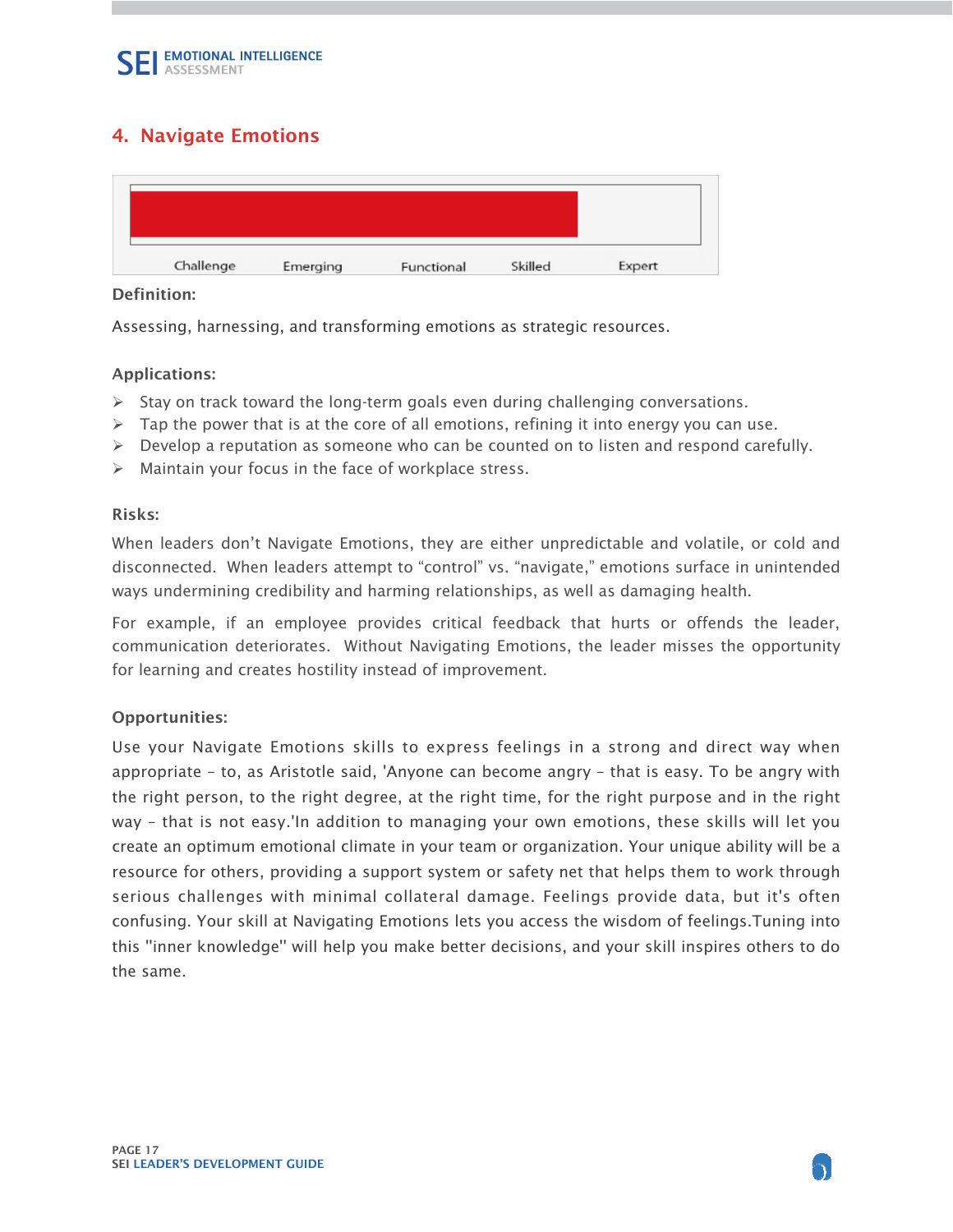''Emotional Assets.'' The people you work with may have come to perceive feelings as liabilities instead of assets.Getting them to discuss, ''How is this feeling trying to help me?'' will begin to shift this paradigm and open the opportunity for crucial conversations. This will help you put your Navigating Emotions skills into action, strengthening them for yourself and your team members.

''Emotional Advisory Board.'' Next time you are making an important or challenging decision, take a few minutes and imagine yourself holding an advisory board meeting with your feelings. Imagine each emotion providing a brief report about the issue. Recognize that each emotion is trying to help, but each comes from a different point of view on how to do so. Consider the messages from each feeling and the diverse needs that these feelings convey. Craft your decision with this input in mind. Visualizing this kind of dialogue will help you gain useful perspective from your feelings. This exercise was inspired by Ayman Sawaf, co-author of Executive EQ.

#### Theory:

Emotions are chemicals that transmit information in the brain and body. The molecules, neuropeptides, are created primarily in the hypothalamus and last for approximately six seconds. People have multiple feelings at any given moment. As they attend to a feeling it is usually intensified and more of that chemical is produced. Emotions help direct and focus attention, providing data about the internal and external environment. Navigating Emotions is a process of understanding those messages and harnessing both the information and the energy in the feelings for a productive outcome. Feelings arise from stimulus – perceptions, thoughts, other combined feelings, or physical sensation. Each emotion is a unique chemical structure that produces a specific physiological reaction and conveys a specific message. The purpose is to serve a survival function, helping people avoid danger and forming supportive relationships. Neither suppressing nor exaggerating emotions is productive. The ''emotionally intelligent'' choice is somewhere in between: recognize the feelings, identify the feelings, and keep them moving.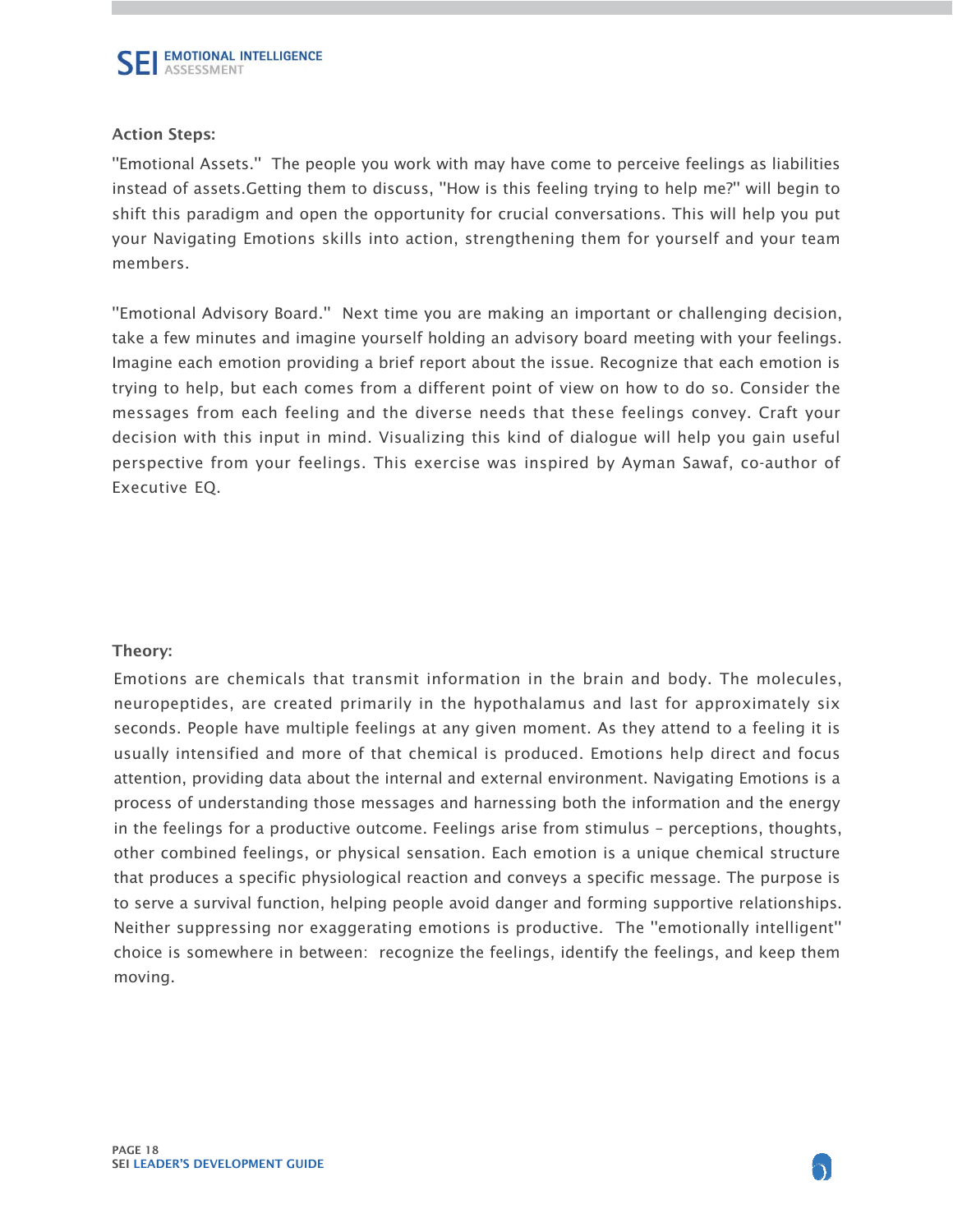### <span id="page-18-0"></span>5. Engage Intrinsic Motivation

#### Definition:

Gaining energy from personal values and commitments vs. being driven by external forces.

#### Applications:

- $\triangleright$  Make decisions based on your own values and principles.
- $\triangleright$  Listen to others without being unduly influenced.
- $\triangleright$  Ignite the "fire within" for enduring stamina.
- $\triangleright$  Turn down short-term rewards that could compromise ethics.
- $\triangleright$  Create loyalty by making decisions that are not self-serving.

#### Risks:

Dependent on external motivators, leaders waste their energy trying to please others or maintain an image; they enter into a zero-sum game where they are compelled to accumulate credit, power, and prestige. In this pursuit they have to work to reinforce the hierarchy, which often leads them to take credit from others, squelch rising stars, and profit at others' expense. Ultimately this may prove hollow for them, alienate values-oriented followers, and reduce lasting motivation.

#### Opportunities:

Increasing Intrinsic Motivation will give you even more energy. Your Intrinsic Motivation will help you influence others to be more committed. Using your Intrinsic Motivation will provide the strength to do what you know is right even when others with status and money disagree.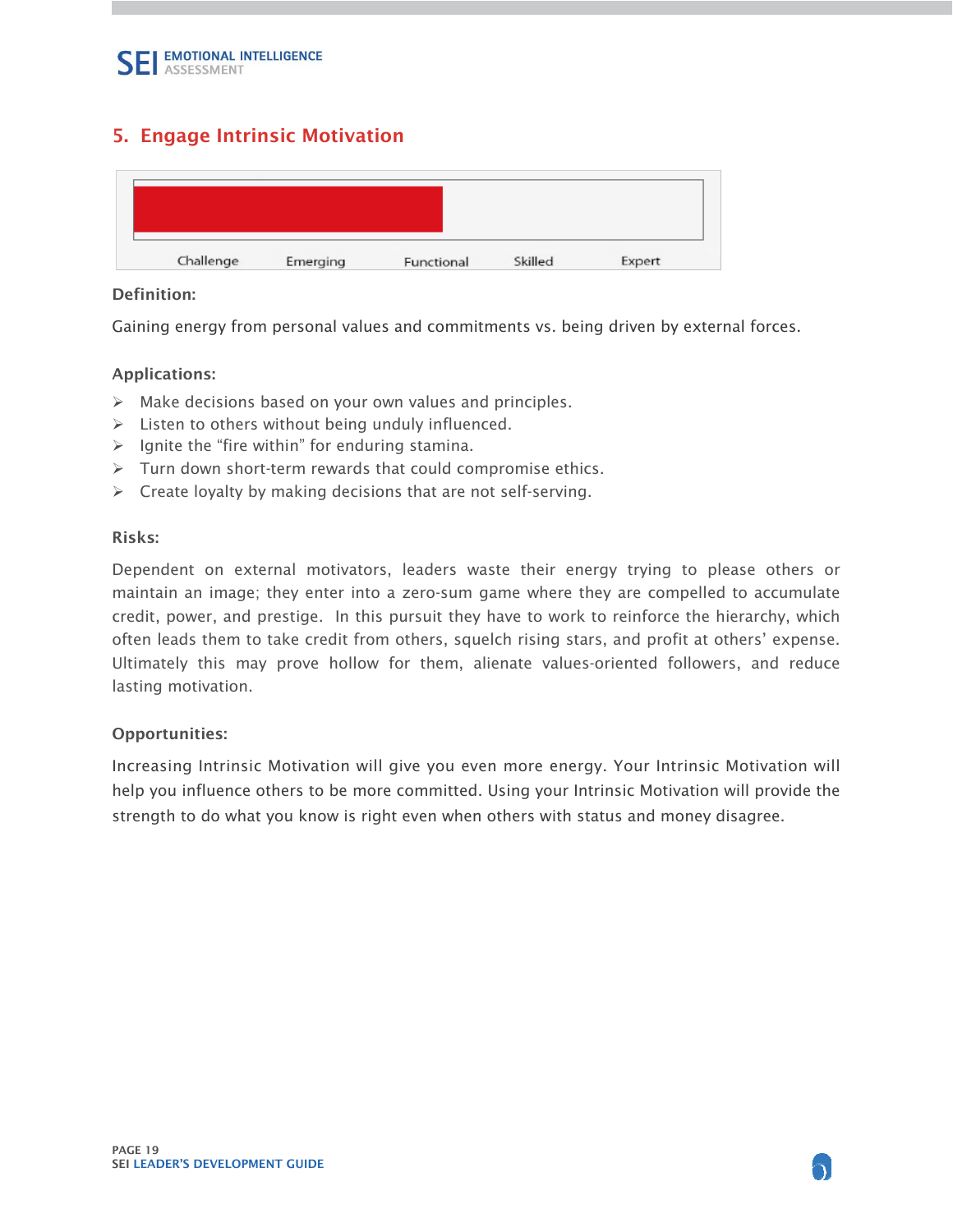''Values Reflection.'' Write down a short statement of the work you do, such as, ''I sell insurance,'' or ''I manage a team to develop IT solutions.'' Write the answer to these questions: 1.Why do you do this?

2.Why is that (your answer to #1) important?

3.What about that (your answer to #2) really matters to you?

4.What's one action you could take at work tomorrow that would make that (your answer to #3) more a part of your day's work?

Doing this reflection on a regular basis will help you identify your values and how to put them in action at work.

''Want It.'' People all have some parts of their work that feel like ''chores'' – tasks that require toil, that are not fulfilling. Pick one chore on your ''to do'' list and consider: every task can be done in many ways – calmly or irritably; inclusively or exclusively; carefully or haphazardly. How can you do this task in a way that makes a positive difference? Build a connection between the task and one of your values. For example, while filing your time sheet, you can be irritated at this requirement, or your can use it as an opportunity to reflect on your accomplishments and celebrate the building of the value of accountability. Repeating this exercise will help you explore and develop your innate motivation.

#### Theory:

Intrinsic Motivation is driven from within; extrinsic motivation is driven from outside. Increasing Intrinsic Motivation involves two components. The first is to reduce the need for external validation and reward. This means lessening the craving for approval, praise, money, or adulation from others, and worrying less about criticism and failure. When you ''need'' reinforcement from others you give up autonomy; you make yourself dependent on others' regard. The second component is to develop clear internal values, goals, and self-validation in place of the external substitutes. In other words, be passionate about what's important to you and then make that the center of your work. From a leadership perspective, Intrinsic Motivation grows by providing inclusion, choice, authentic challenge, and meaningful feedback in the workplace.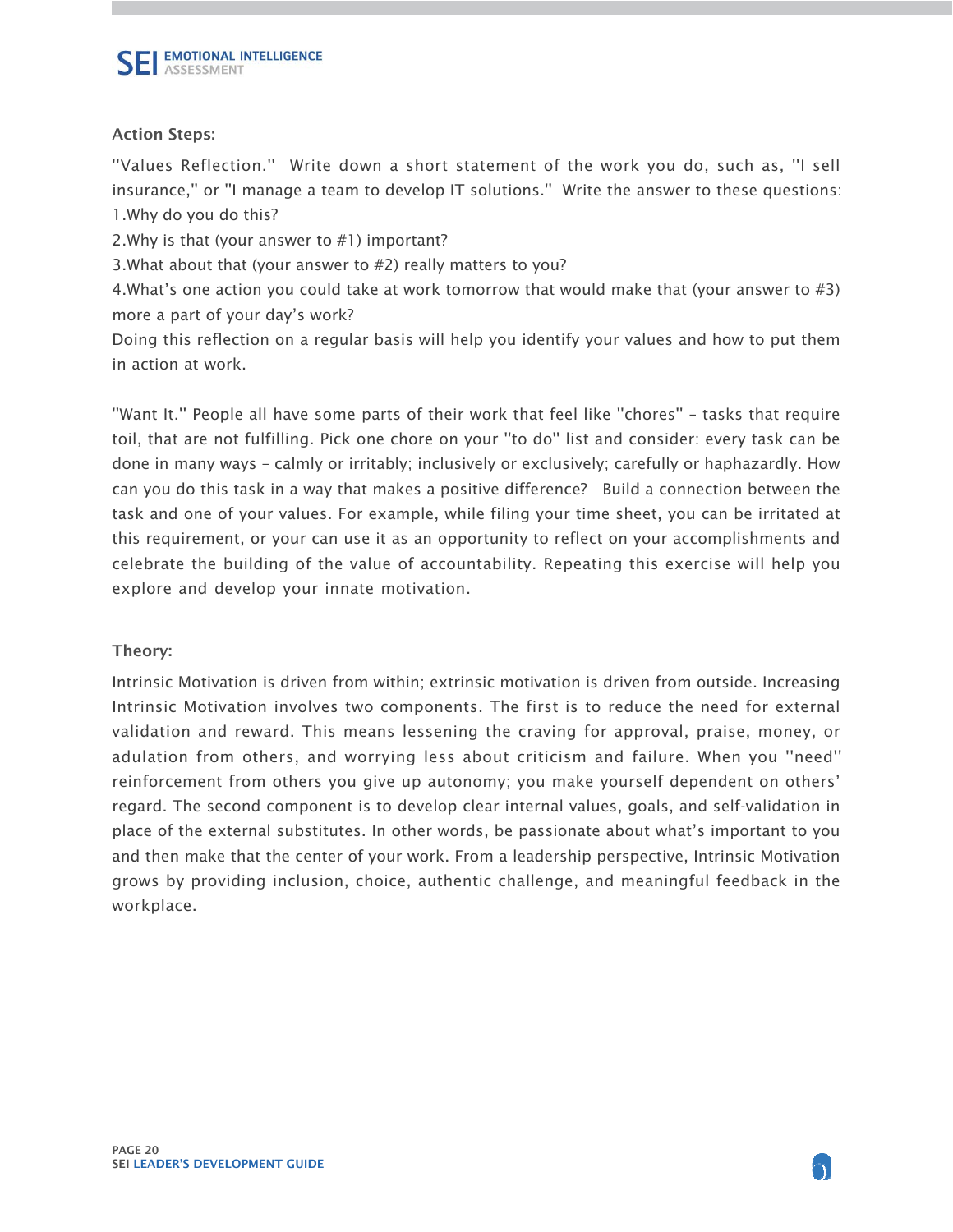### <span id="page-20-0"></span>6. Exercise Optimism

#### Definition:

Taking a proactive perspective of hope and possibility.

#### Applications:

- $\triangleright$  Initiate brainstorming to identify multiple solutions.
- $\triangleright$  Motivate team members to persevere, even in the face of failure or challenge.
- $\triangleright$  Influence others to make change.
- $\triangleright$  Take responsibility for failures and turn them into successes.

#### Risks:

Without optimism, leaders over-emphasize risks and stifle innovation. They also reduce inner accountability by blaming rather than giving people the power to take ownership and make change.

When a new idea is presented to the pessimistic leader, s/he focuses on obstacles and the potential downside. People feel like their contributions are not valuable because they hear constant criticism.

#### Opportunities:

 realistic and compelling. Increasing your optimism enhances your stamina and endurance. Your optimism is essential to creating solutions and fostering innovation. When you connect your vision with optimism, you can inspire your people to excel. Because you understand both the pessimistic and optimistic perspective, you can articulate the vision in a way that is both Exercising Optimism also has personal benefits: people who practice optimism are healthier and live longer, are more likely to be promoted and make more money, are happier, and their relationships and marriages last longer.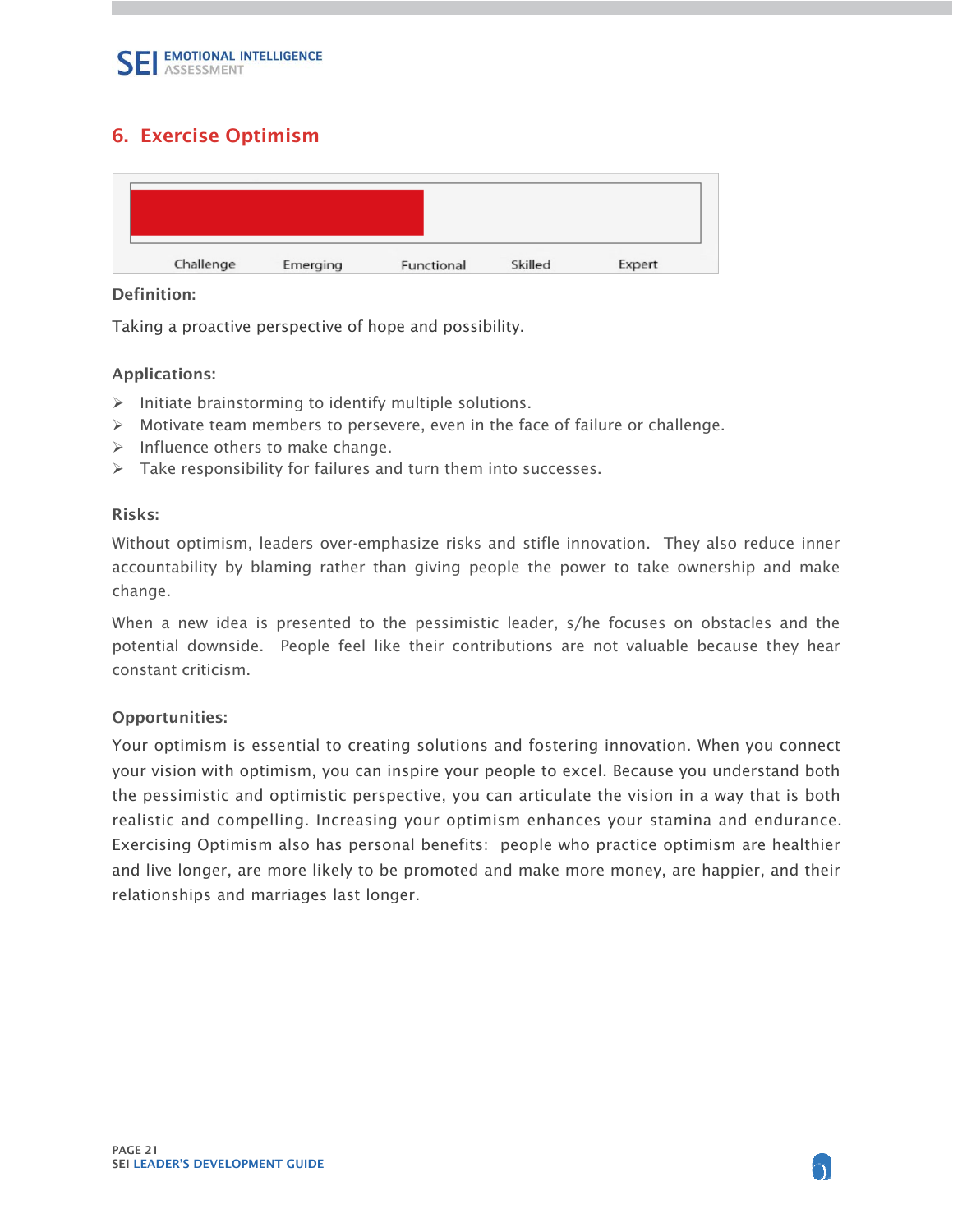''Realistic Optimism.'' Sometimes the pessimistic style is appealing because it seems ''more real.'' When you are facing a challenge, you don't need to pretend it's not difficult. In fact, you can be quite blunt with yourself and others that this is a terribly difficult situation, AND there are options. Every time you ''confront the reality'' of how bad it is, also assert the fact that you can and will find a solution. Simply practicing voicing the optimistic view will help you come to believe it – and it will provide an opportunity for optimists to help you.

''TIE.'' In Seligman's model (above), optimism is a perception of time, isolation, and effort. When you are considering a success or struggle, specifically identify the optimistic and pessimistic view for each dimension. You can write it down in a chart like this. This example shows the optimistic point of view about success (in contrast to the table above describing an adversity from the optimistic and pessimistic view):

| Dimension | Pessimistic                       | Optimistic                                          |
|-----------|-----------------------------------|-----------------------------------------------------|
| Time      | They'll forget this by tomorrow   | We'll keep hearing about this for<br>a decade       |
| Isolation | It's only a small part of the job | This is going to make the whole<br>company stronger |
| Effort    | It was an accident                | We worked hard for this success                     |

Practice at articulating the optimistic and pessimistic view (on paper, out loud, or in your head) will help you notice which style you're using at any given moment.

#### Theory:

Optimism means recognizing an adversity or failure as a temporary and isolated situation that can be changed with your effort. It does not mean ''false hope'' or ''always being happy.'' There is a time for critical realism, and there is a time for being open to expanded possibilities. Exercising Optimism requires a mental and emotional shift. In Dr. Martin Seligman's outstanding work on optimism, he identifies the core differences between the pessimistic and optimistic view on failure or adversity as:

| Pessimistic                    | Optimistic                           |
|--------------------------------|--------------------------------------|
| Permanent (always or never)    | Temporary (this will pass)           |
| Pervasive (ruining everything) | Isolated (it's one area)             |
| Powerless (nothing I can do)   | Effort Possible (I can do something) |

Research shows that people with an optimistic explanatory style have increased resilience and achieve more successful outcomes, both professionally and personally.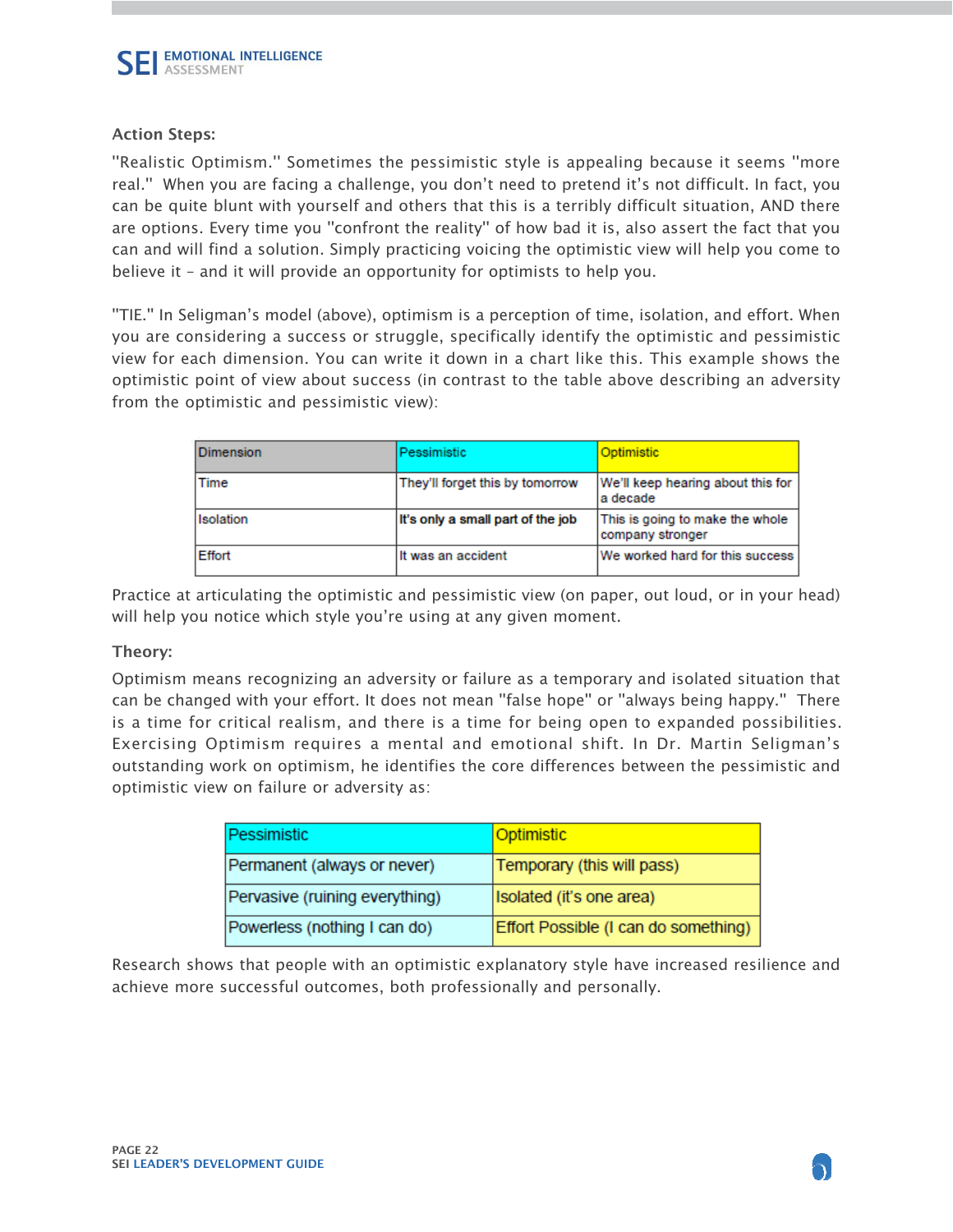<span id="page-22-0"></span>



## Give Yourself

Purpose Self-direction

- Competencies 1. Increase Empathy
	- 2. Pursue Noble Goals
	- Reflection What is your underlying purpose of your work? How are you taking steps toward that purpose every day? Do you need others to achieve that purpose? How are you enrolling them?

"If your actions inspire others to dream more, learn more, do more and become more, you are a leader." – John Quincy Adams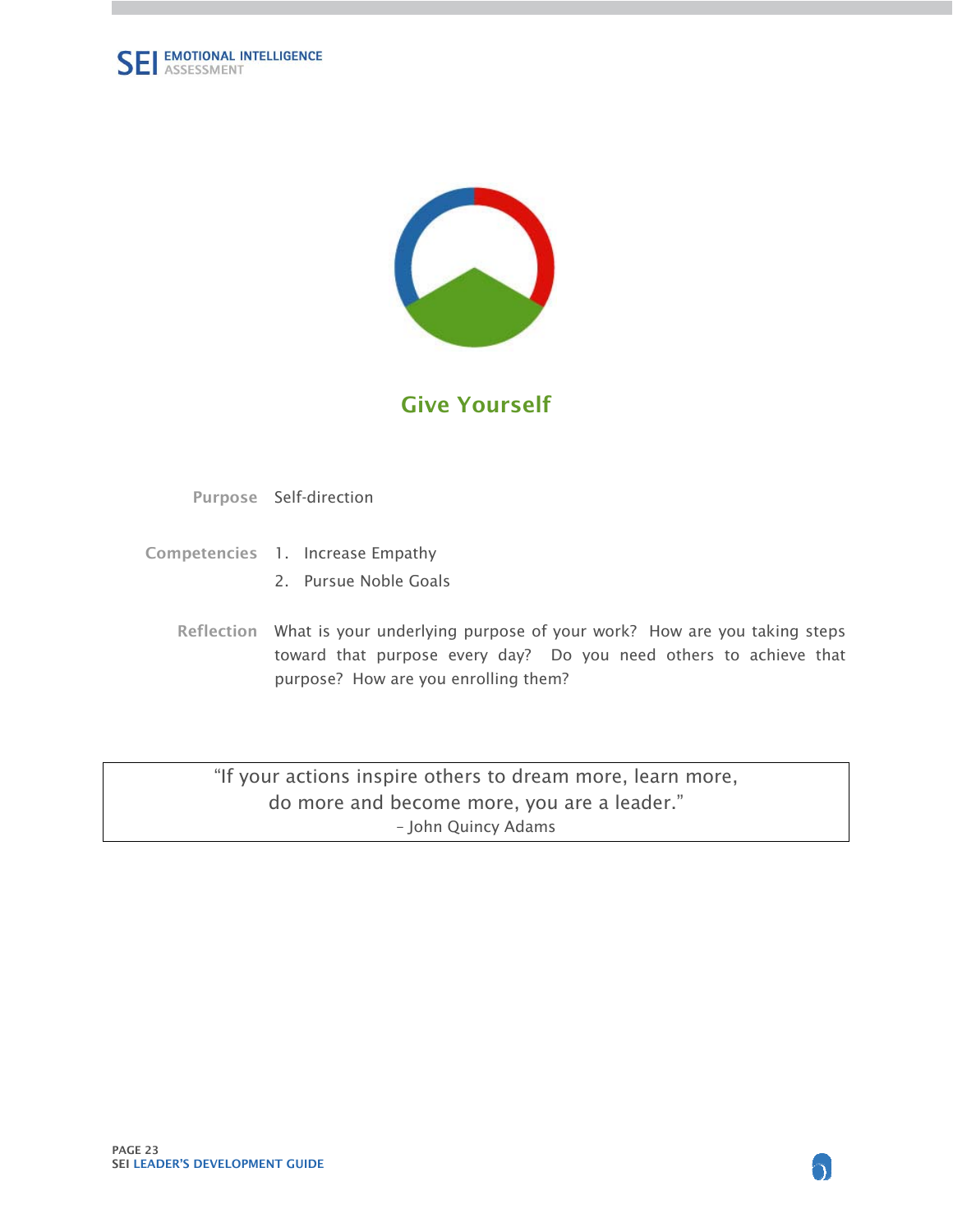### <span id="page-23-0"></span>7. Increase Empathy

#### Definition:

Recognizing and appropriately responding to others' emotions.

#### Applications:

- $\triangleright$  Deliver critical feedback in a way that allows colleagues to hear the message rather than become defensive.
- $\triangleright$  Respond to each team member as an individual so all feel supported.
- $\triangleright$  Effectively resolve a conflict or issue with customers or colleagues.
- $\triangleright$  Listen to customers/clients so you truly understand their needs and deliver solutions for mutual gain.
- $\triangleright$  Develop a team that is truly collaborative.

#### Risks:

Leaders without empathy are seen as rigid, inflexible, and hard-hearted because they intellectualize, minimize, "quick-fix," or ignore feelings. They are focused on spreadsheets and systems, but forget about the people they need to run them. They develop strategies that people cannot execute, and then blame the employees for failing. In communication they don't consider the impact they are having on others; they focus on the facts but don't achieve buy-in. They isolate themselves and end up alone at the helm.

When there is a crisis, for example, these leaders won't pay attention to employees' concerns and fears. Then when they ask their people for extra effort, or to take a risk, they get a halfhearted response – at best.

#### Opportunities:

 two. With your empathy, you are able to see ''beneath the surface'' and really understand Your empathy helps you build connection with others; this turns into ''silken ties'' of commitment. This leads to mutual respect and trust. Your people know you care about them and are committed to mutual gain. When you ask them to go an extra mile for you, they will go others. This is key to problem-solving, motivation, sales, and communication. By Increasing Empathy you will understand other people's perspectives more clearly, which helps you identify the root cause of the issues making it easier to solve problems. With empathy, you can communicate in a way that will cause others to buy-in. When you give feedback you can intensify their commitment to be and do their best.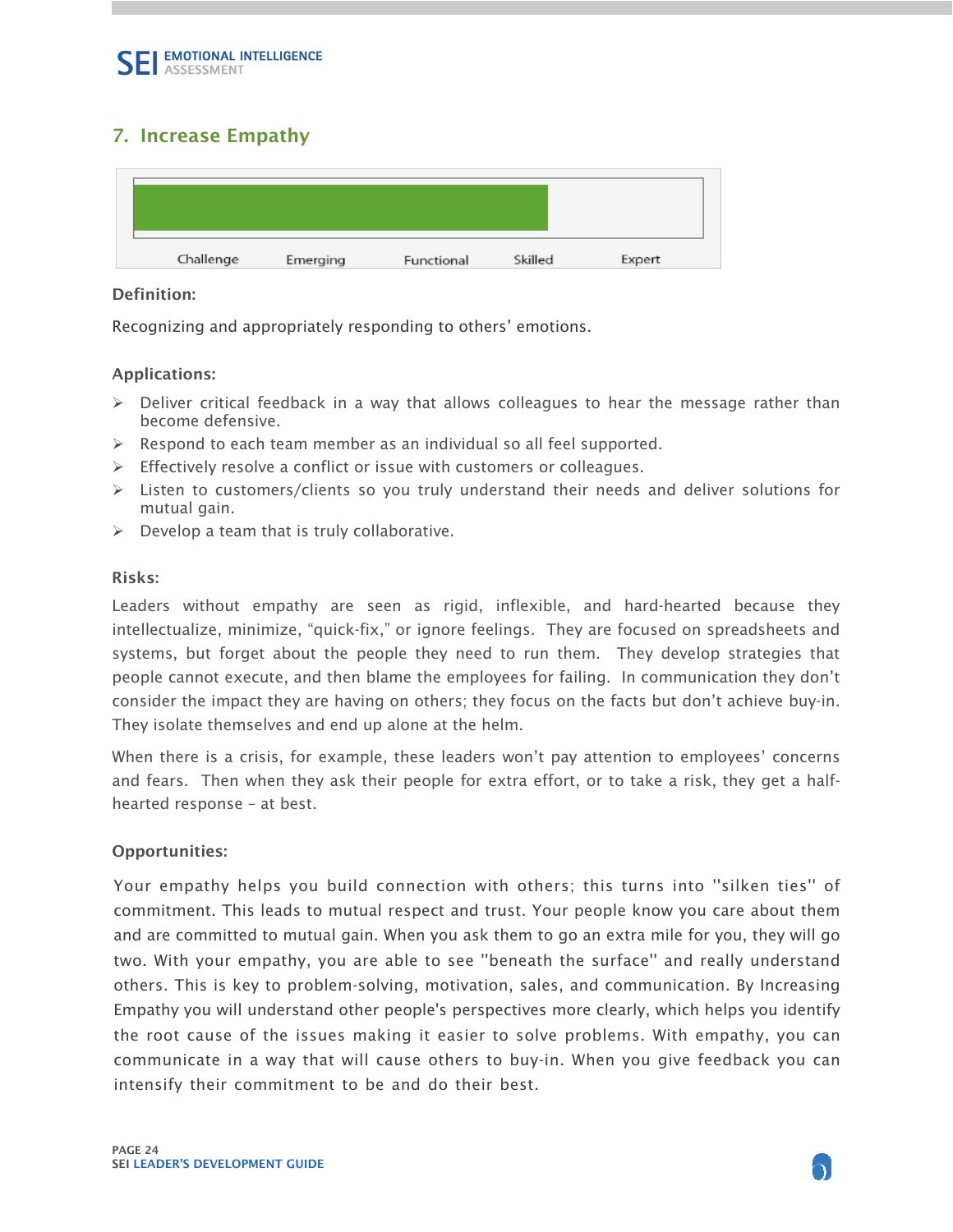''Authentic Appreciation.'' Think of someone with whom you work. Identify (to yourself) 3-4 specific reasons you appreciate this person – her/his strengths, contributions, etc. Give yourself a moment to intensify that feeling (don't just think about it, actually feel it). Now, go and express your appreciation to the individual (in person or by phone). Tell them specifically what you appreciate, and the underlying emotion will come across. This exercise is even more powerful when you are annoyed with someone, as it will challenge you to access your caring rather than stay in judgment. This will help you put your empathy in practice while continuing to develop it.

''Curious Listening.'' Even highly empathic people can have a tendency to ''fix'' others' problems. Instead, try listening to someone with your full curiosity and interest. Keep asking yourself (and/or the person), ''What did you feel?'' ''What was that like?'' and ''I wonder why?'' Stay focused on inquiry and discovery. This will help you increase the quality and quantity of your listening.

#### Theory:

Empathy is a feeling of shared understanding that occurs when people connect on an emotional level. It grows from recognizing the inherent humanity and interdependence all people share. Empathy is different from sympathy and pity. Pity occurs when you feel sorry for another person, but you don't want to get involved; you remain distant and judgmental. Sympathy implies a higher level of caring with only a superficial response. Empathy requires both recognizing the feelings in others, identifying a corresponding feeling within yourself, and connecting with others in an open, nonjudgmental, considerate manner. The final step to empathy is a compassionate response or action (this action need not be dramatic or even visible to others). Major obstacles to empathy include being in a hurry, devaluing emotions as ''irrational'' or ''silly,'' considering the person to be unworthy, being afraid that the feelings might overwhelm you, and negating the significance of the situation.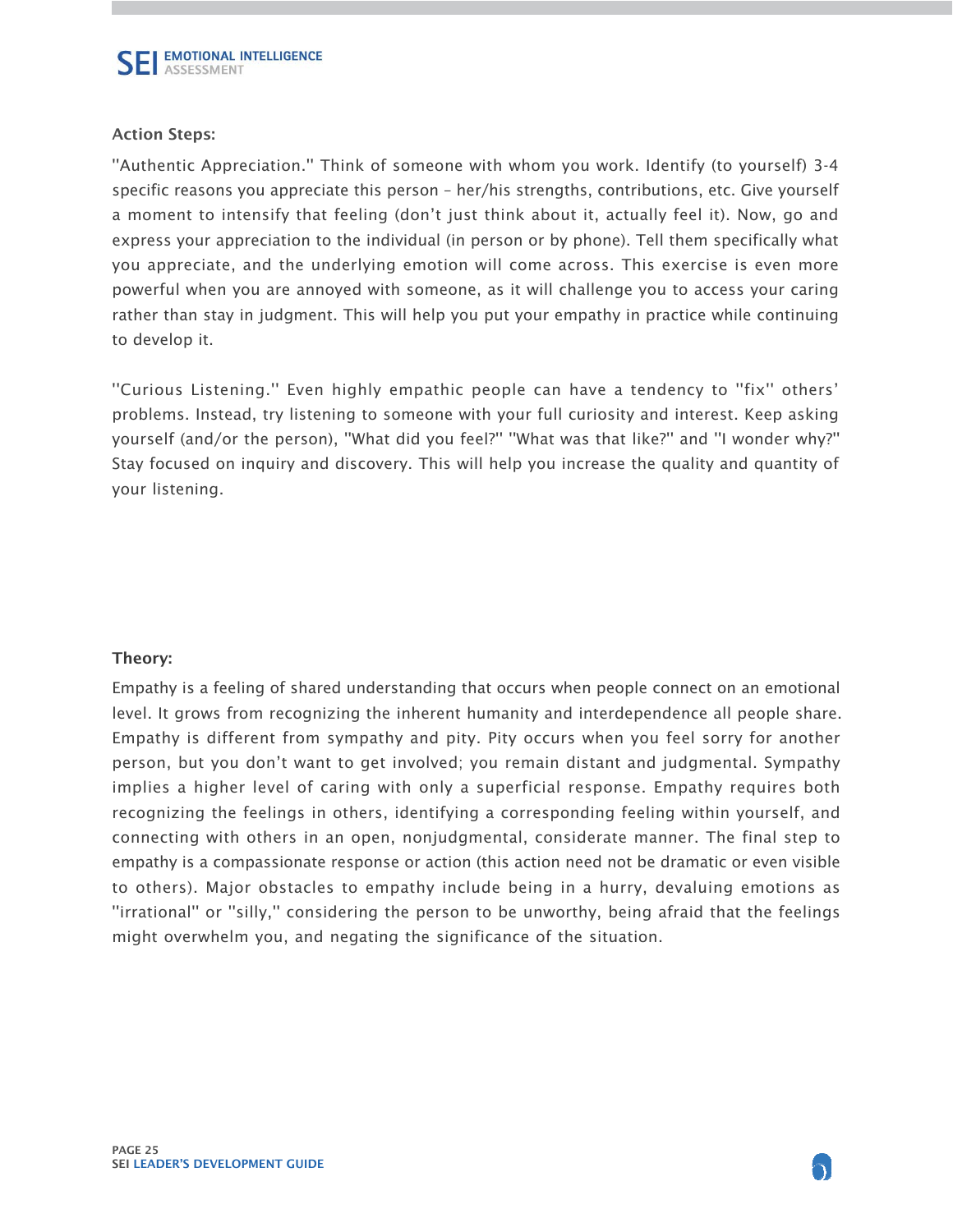### <span id="page-25-0"></span>8. Pursue Noble Goals

Definition:

Connecting your daily choices with your overarching sense of purpose.

#### Applications:

- $\triangleright$  Inspire team members to engage discretionary effort.
- $\triangleright$  Create a shared vision in the team/organization.
- $\triangleright$  Make sustainable, proactive, future-oriented decisions.
- $\triangleright$  Link change to purpose so you speak with conviction to engage and inspire others.
- $\triangleright$  Build a habit of ethical decision-making so others trust your judgment.

#### Risks:

When leaders operate without a commitment to Noble Goals, they focus on the immediate vs. the important. They are easily swayed, so they shift loyalties and directions based on favoritism or peer pressure instead of principles.

If a change is needed, these leaders have trouble articulating how the change links to a larger purpose, so they can't fully enroll their people in the initiative. In general, they don't communicate how the employees' daily work truly matters, thereby diminishing productivity.

#### Opportunities:

 support of others', as well as the organization's?A Noble Goal is one of the most powerful While it may be easy to know what to do when faced with dramatically different options, a Noble Goal is a powerful tool for evaluating options ''in the grey area.'' Use your Noble Goal as a measure to assess your choices. What response is consonant with your Noble Goal and in motivators you can have – it gets you moving to ''take the right road'' when you might otherwise give in and ''take the easy road. ''People aspire to work in the presence of a leader who is deeply committed to a worthy purpose. These leaders evoke a sense of significance and call forth commitment to the team, the company, and the mission. When you are acting on your Noble Goal you unlock creativity and enlarge the possibilities. Your Noble Goal expands your vision, helping you to see beyond the present reality and to invent the future.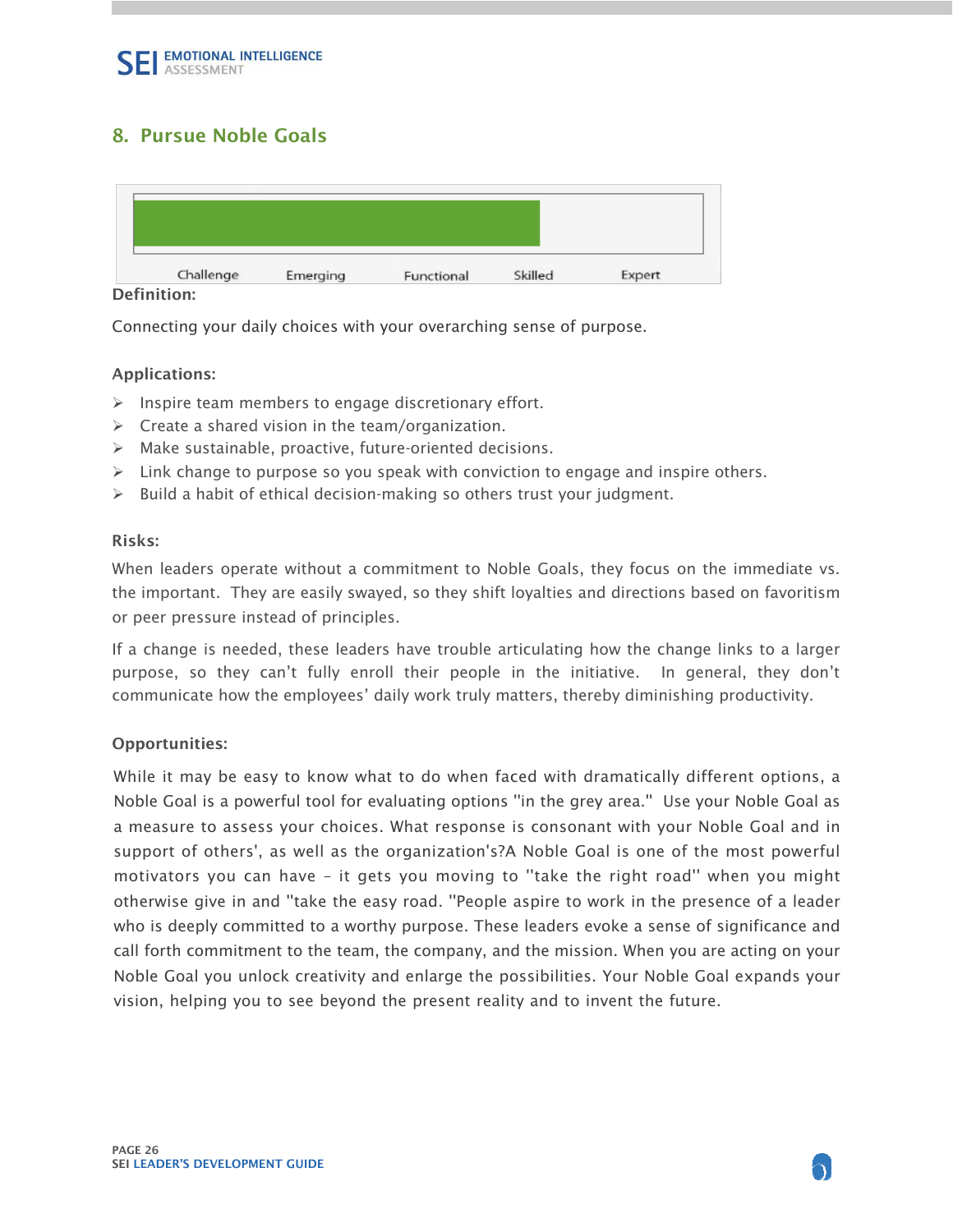''Ripple Effect.'' Consider these three questions:

1. What is one commitment you have made in your life that you would like to see thousands, even millions, of other people adopt?

2. In your daily life, there are probably ways that you fully act on that commitment and ''live it out loud,'' and ways you undermine it. What's one action you could take to put your actions more in line with the commitment?

3. How would it feel to lead and live with your daily actions directly in line with your vision? This exercise captures three essential ingredients of Pursue Noble Goals: 1) it asks you to think about the impact you want to have in the world; 2) it causes you to examine how you are acting that out; and 3) it encourages you to see the connection between your daily actions with the long-term effect you have.

''MBA All Star.'' A 1st string MBA program has recognized the importance of teaching future leaders to be principled and purpose driven. They ask you to help design the leadership curriculum.What would help these future leaders understand the importance of purposecentered leadership? What evidence from your own leadership experience could be used as examples? What other leaders from your career might you use as case studies? Now use this reflection to help your succession planning: how will you foster these qualities in future leaders in your own organization? This exercise will reinforce and clarify your own commitment to

#### Theory:

In a business climate of globalization, outsourcing, and the rise of the knowledge worker, employees and customers are increasingly motivated by companies and products that hold significance. They look to leaders to articulate that meaningful vision and put it into action. Thus the pursuit of purpose is essential for today's leaders. Where your tactical or strategic goals define what to do, a Noble Goal helps you identify why. It is a statement of purpose that encompasses your professional and personal life, the driving purpose behind your values, principles, and goals. A Noble Goal is future-oriented, helping you to make sustainable decisions for yourself and the next generations. It helps you step out of ego protection, winlose, and zero-sum thinking. Pursuing a Noble Goal requires you to combine all of the other aspects of your emotional intelligence: active self-awareness, careful concern about your choices, powerful optimism, clarity about your own motivation, and compassion for others. A Noble Goal grows from valuing interdependence and choosing to take full responsibility for your own life. When you begin to experience the sense of value and reward that comes from living out your own principles, it becomes compelling to strengthen these into a Noble Goal.